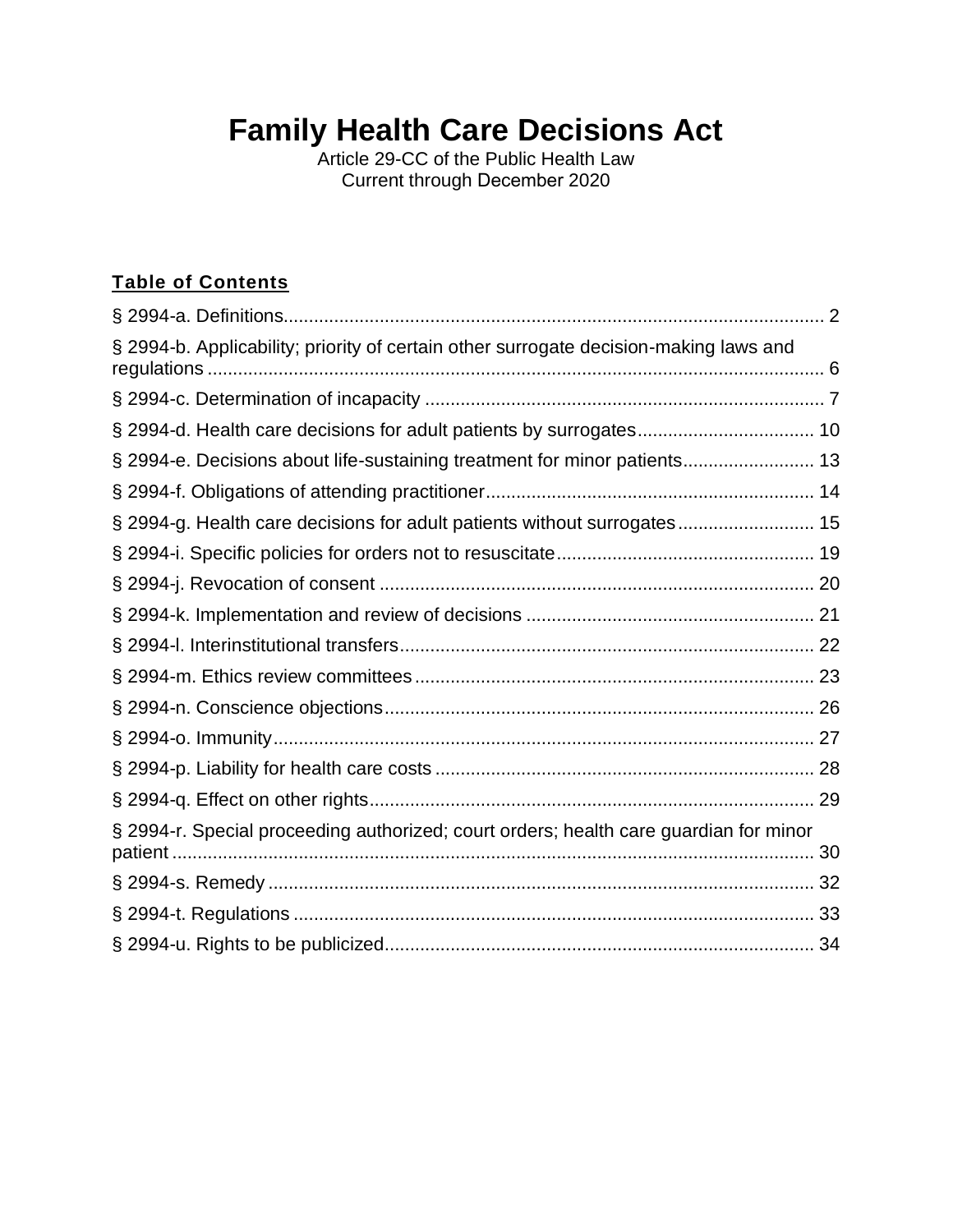# **§ 2994-a. Definitions**

The following words or phrases, used in this article, shall have the following meanings, unless the context otherwise requires:

**1.** "Adult" means any person who is eighteen years of age or older or has married.

**2.** Attending practitioner means a physician, nurse practitioner or physician assistant, selected by or assigned to a patient pursuant to hospital policy, who has primary responsibility for the treatment and care of the patient. Where more than one physician, nurse practitioner or physician assistant shares such responsibility, or where a physician, nurse practitioner or physician assistant is acting on the attending practitioner's behalf, any such physician, nurse practitioner or physician assistant may act as an attending practitioner pursuant to this article.

**2-a.** "Attending nurse practitioner" means a nurse practitioner, selected by or assigned to a patient pursuant to hospital policy, who has primary responsibility for the treatment and care of the patient. Where more than one physician and/or nurse practitioner shares such responsibility, or where a physician or nurse practitioner is acting on the attending physician's or attending nurse practitioner's behalf, any such physician or nurse practitioner may act as an attending physician or attending nurse practitioner pursuant to this article.

**3.** "Cardiopulmonary resuscitation" means measures, as specified in regulations promulgated by the commissioner, to restore cardiac function or to support ventilation in the event of a cardiac or respiratory arrest. Cardiopulmonary resuscitation shall not include measures to improve ventilation and cardiac function in the absence of an arrest.

**4.** "Close friend" means any person, eighteen years of age or older, who is a close friend of the patient, or a relative of the patient (other than a spouse, adult child, parent, brother or sister), who has maintained such regular contact with the patient as to be familiar with the patient's activities, health, and religious or moral beliefs, and who presents a signed statement to that effect to the attending practitioner.

**5.** "Decision-making capacity" means the ability to understand and appreciate the nature and consequences of proposed health care, including the benefits and risks of and alternatives to proposed health care, and to reach an informed decision.

**5-a.** "Decisions regarding hospice care" means the decision to enroll or disenroll in hospice, and consent to the hospice plan of care and modifications to that plan.

**6.** "Developmental disability" means a developmental disability as defined in subdivision twenty-two of section 1.03 of the mental hygiene law.

**7.** "Domestic partner" means a person who, with respect to another person: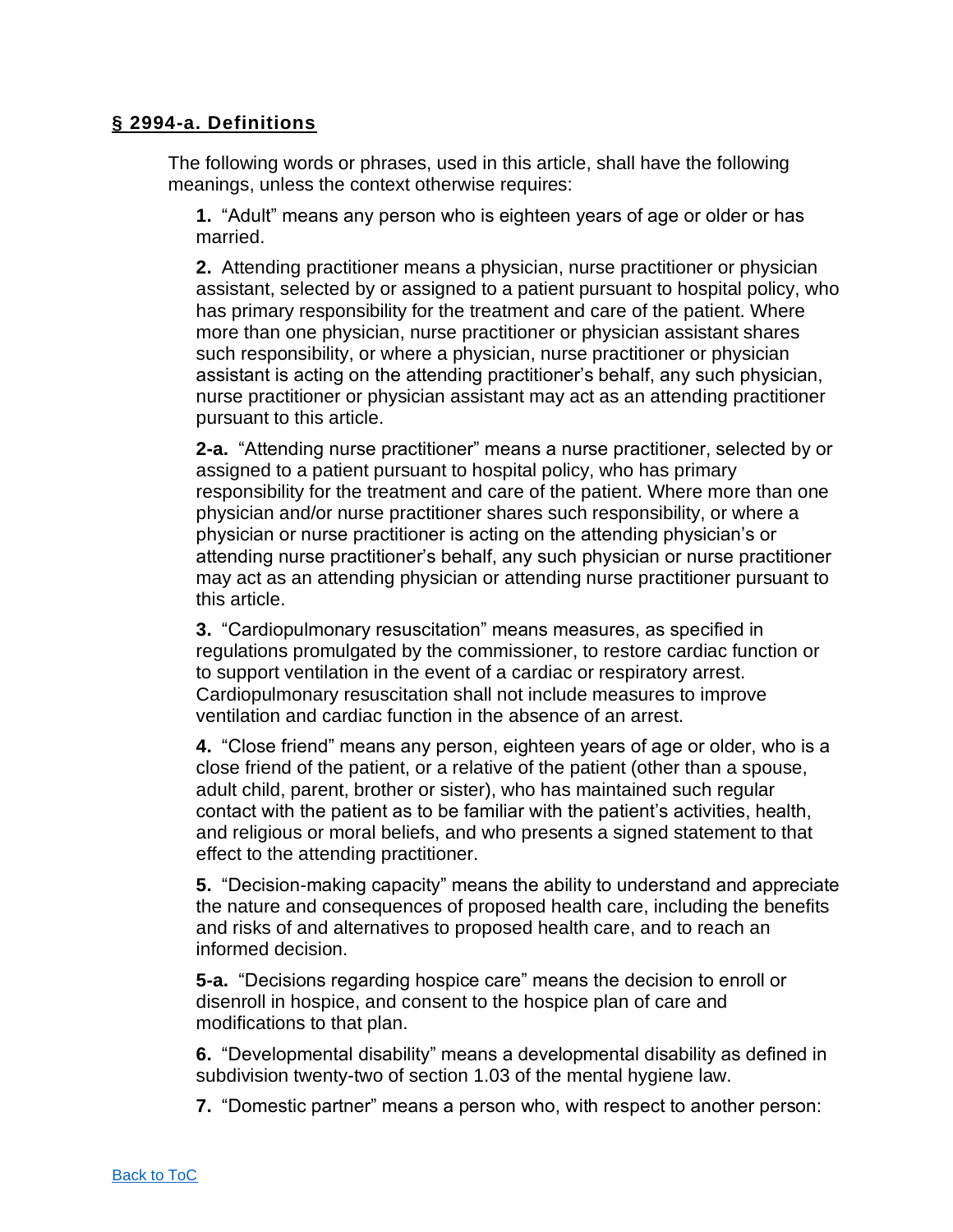**(a)** is formally a party in a domestic partnership or similar relationship with the other person, entered into pursuant to the laws of the United States or of any state, local or foreign jurisdiction, or registered as the domestic partner of the other person with any registry maintained by the employer of either party or any state, municipality, or foreign jurisdiction; or

**(b)** is formally recognized as a beneficiary or covered person under the other person's employment benefits or health insurance; or

**(c)** is dependent or mutually interdependent on the other person for support, as evidenced by the totality of the circumstances indicating a mutual intent to be domestic partners including but not limited to: common ownership or joint leasing of real or personal property; common householding, shared income or shared expenses; children in common; signs of intent to marry or become domestic partners under paragraph (a) or (b) of this subdivision; or the length of the personal relationship of the persons.

Each party to a domestic partnership shall be considered to be the domestic partner of the other party. "Domestic partner" shall not include a person who is related to the other person by blood in a manner that would bar marriage to the other person in New York state. "Domestic partner" also shall not include any person who is less than eighteen years of age or who is the adopted child of the other person or who is related by blood in a manner that would bar marriage in New York state to a person who is the lawful spouse of the other person.

**8.** "Emancipated minor patient" means a minor patient who is the parent of a child, or who is sixteen years of age or older and living independently from his or her parents or guardian.

**9.** "Ethics review committee" means the interdisciplinary committee established in accordance with the requirements of section twenty-nine hundred ninety-four-m of this article.

**10.** "General hospital" means a general hospital as defined in subdivision ten of section twenty-eight hundred one of this chapter excluding a ward, wing, unit or other part of a general hospital operated for the purpose of providing services for persons with mental illness pursuant to an operating certificate issued by the commissioner of mental health.

**11.** "Guardian of a minor" or "guardian" means a health care guardian or a legal guardian of the person of a minor.

**12.** "Health care" means any treatment, service, or procedure to diagnose or treat an individual's physical or mental condition. Providing nutrition or hydration orally, without reliance on medical treatment, is not health care under this article and is not subject to this article.

**13.** "Health care agent" means a health care agent designated by an adult pursuant to article twenty-nine-C of this chapter.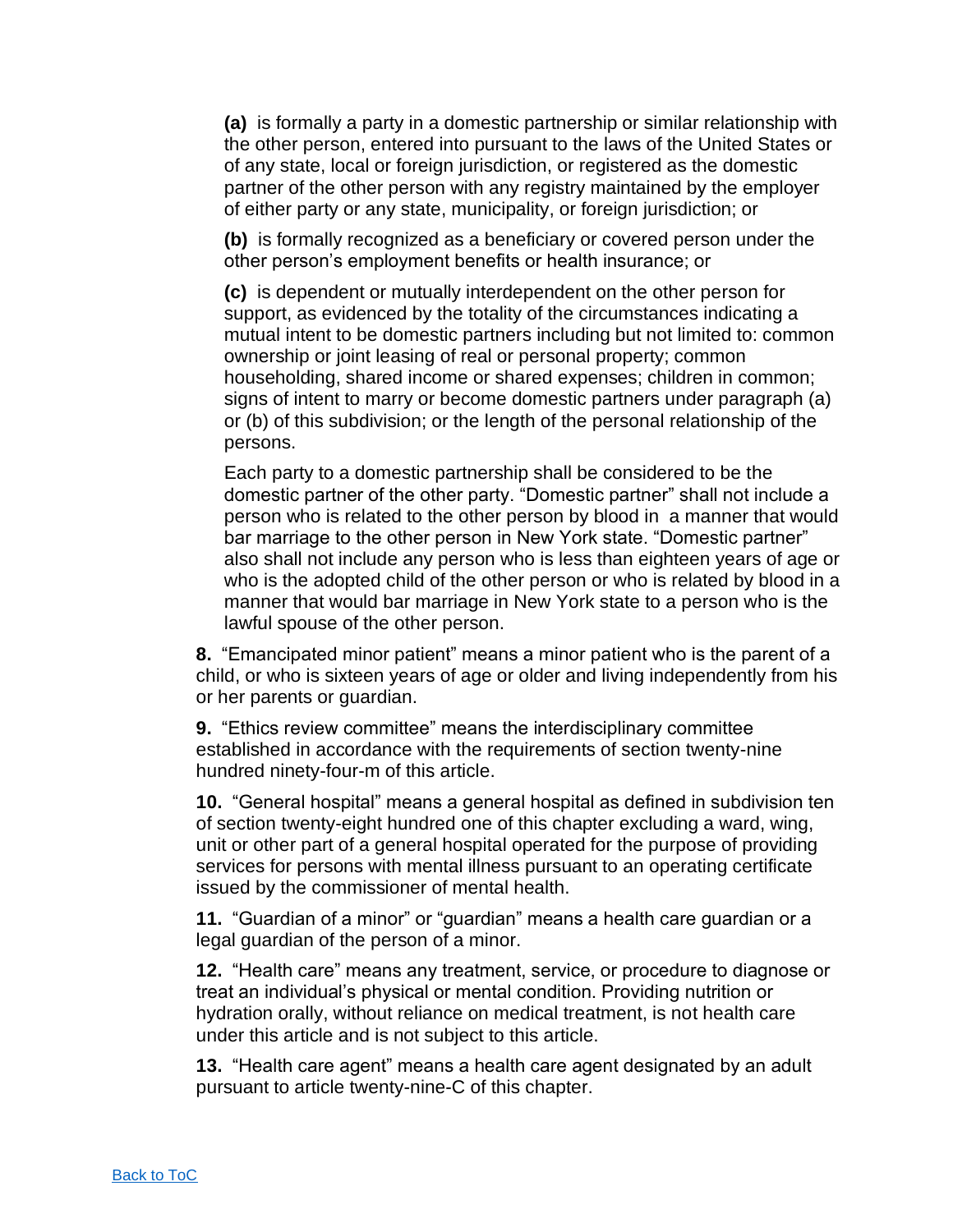**14.** "Health care decision" means any decision to consent or refuse to consent to health care.

**15.** "Health care guardian" means an individual appointed by a court, pursuant to subdivision four of section twenty-nine hundred ninety-four-r of this article, as the guardian of a minor patient solely for the purpose of deciding about life-sustaining treatment pursuant to this article.

**16.** "Health care provider" means an individual or facility licensed, certified, or otherwise authorized or permitted by law to administer health care in the ordinary course of business or professional practice.

**17.** "Health or social service practitioner" means a registered professional nurse, nurse practitioner, physician, physician assistant, psychologist or licensed clinical social worker, licensed or certified pursuant to the education law acting within his or her scope of practice.

**17-a.** "Hospice" means a hospice as defined in article forty of this chapter, without regard to where the hospice care is provided.

**18.** "Hospital" means a general hospital, a residential health care facility, or hospice.

**19.** "Life-sustaining treatment" means any medical treatment or procedure without which the patient will die within a relatively short time, as determined by an attending physician to a reasonable degree of medical certainty. For the purpose of this article, cardiopulmonary resuscitation is presumed to be lifesustaining treatment without the necessity of a determination by an attending physician.

**20.** "Mental hygiene facility" means a facility operated or licensed by the office of mental health or the office for people with developmental disabilities as defined in subdivision six of section 1.03 of the mental hygiene law.

**21.** "Mental illness" means a mental illness as defined in subdivision twenty of section 1.03 of the mental hygiene law, and does not include dementia, such as Alzheimer's disease, or other disorders related to dementia.

**22.** "Minor" means any person who is not an adult.

**22-a.** "Nurse practitioner" means a nurse practitioner certified pursuant to section sixty-nine hundred ten of the education law who is practicing in accordance with subdivision three of section sixty-nine hundred two of the education law.

**23.** "Order not to resuscitate" means an order not to attempt cardiopulmonary resuscitation in the event a patient suffers cardiac or respiratory arrest.

**24.** "Parent", for the purpose of a health care decision about a minor patient, means a parent who has custody of, or who has maintained substantial and continuous contact with, the minor patient.

**25.** "Patient" means a person admitted to a hospital.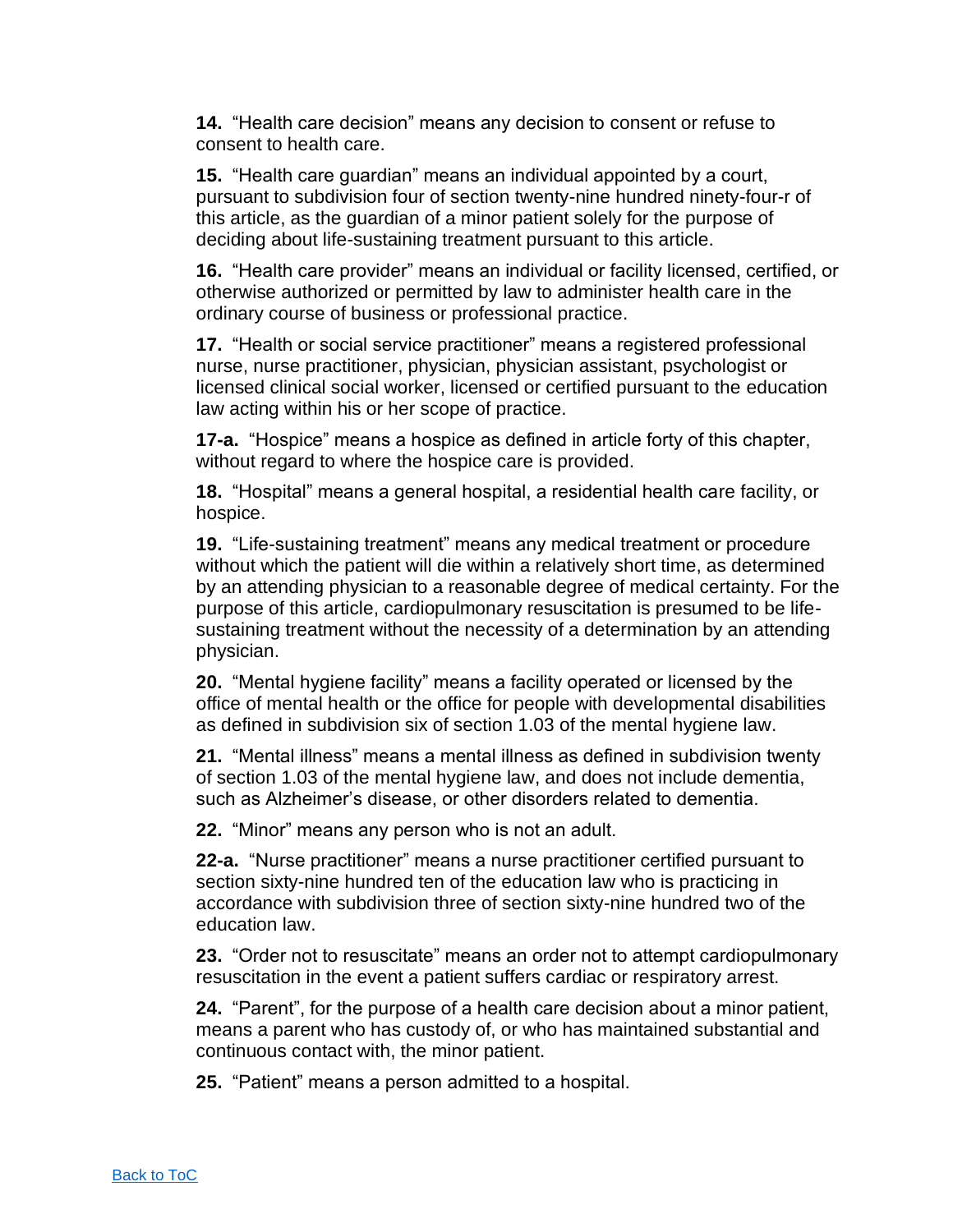**26.** "Person connected with the case" means the patient, any person on the surrogate list, a parent or guardian of a minor patient, the hospital administrator, an attending physician, any other health or social services practitioner who is or has been directly involved in the patient's care, and any duly authorized state agency, including the facility director or regional director for a patient transferred from a mental hygiene facility and the facility director for a patient transferred from a correctional facility.

**27.** "Reasonably available" means that a person to be contacted can be contacted with diligent efforts by an attending physician, another person acting on behalf of an attending physician, or the hospital.

**28.** "Residential health care facility" means a residential health care facility as defined in subdivision three of section twenty-eight hundred one of this chapter.

**29.** "Surrogate" means the person selected to make a health care decision on behalf of a patient pursuant to section twenty-nine hundred ninety-four-d of this article.

**30.** "Surrogate list" means the list set forth in subdivision one of section twenty-nine hundred ninety-four-d of this article.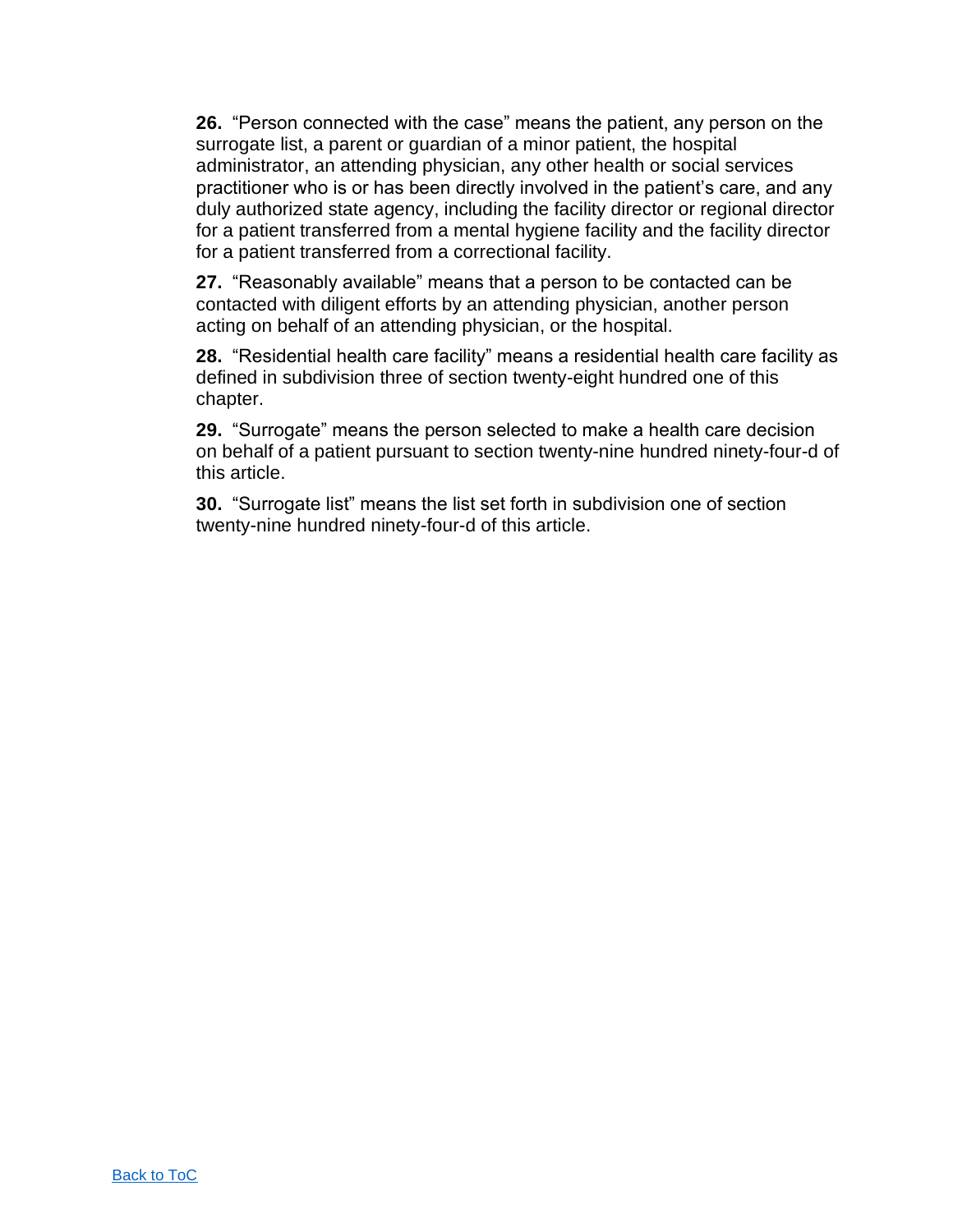# <span id="page-5-0"></span>**§ 2994-b. Applicability; priority of certain other surrogate decisionmaking laws and regulations**

**1.** This article shall apply to health care decisions regarding health care provided in a hospital, and to decisions regarding hospice care without regard to where the decision is made or where the care is provided, for a patient who lacks decisionmaking capacity, except as limited by this section.

**2.** Prior to seeking or relying upon a health care decision by a surrogate for a patient under this article, the attending practitioner shall make reasonable efforts to determine whether the patient has a health care agent appointed pursuant to article twenty-nine-C of this chapter. If so, health care decisions for the patient shall be governed by such article, and shall have priority over decisions by any other person except the patient or as otherwise provided in the health care proxy.

**3.** Prior to seeking or relying upon a health care decision by a surrogate for a patient under this article, if the attending practitioner has reason to believe that the patient has a history of receiving services for mental retardation or a developmental disability; it reasonably appears to the attending practitioner that the patient has mental retardation or a developmental disability; or the practitioner has reason to believe that the patient has been transferred from a mental hygiene facility operated or licensed by the office of mental health, then such physician, nurse practitioner or physician assistant shall make reasonable efforts to determine whether paragraphs (a), (b) or (c) of this subdivision are applicable:

**(a)** If the patient has a guardian appointed by a court pursuant to article seventeen-A of the surrogate's court procedure act, health care decisions for the patient shall be governed by section seventeen hundred fifty-b of the surrogate's court procedure act and not by this article.

**(b)** If a patient does not have a guardian appointed by a court pursuant to article seventeen-A of the surrogate's court procedure act but falls within the class of persons described in paragraph (a) of subdivision one of section seventeen hundred fifty-b of such act, decisions to withdraw or withhold lifesustaining treatment for the patient shall be governed by section seventeen hundred fifty-b of the surrogate's court procedure act and not by this article.

**(c)** If a health care decision for a patient cannot be made under paragraphs (a) or (b) of this subdivision, but consent for the decision may be provided pursuant to the mental hygiene law or regulations of the office of mental health or the office for people with developmental disabilities, then the decision shall be governed by such statute or regulations and not by this article.

**4.** If, after reasonable efforts, it is determined that a health care decision for the patient cannot be made pursuant to subdivision two or three of this section, then the health care decision shall be made pursuant to this article.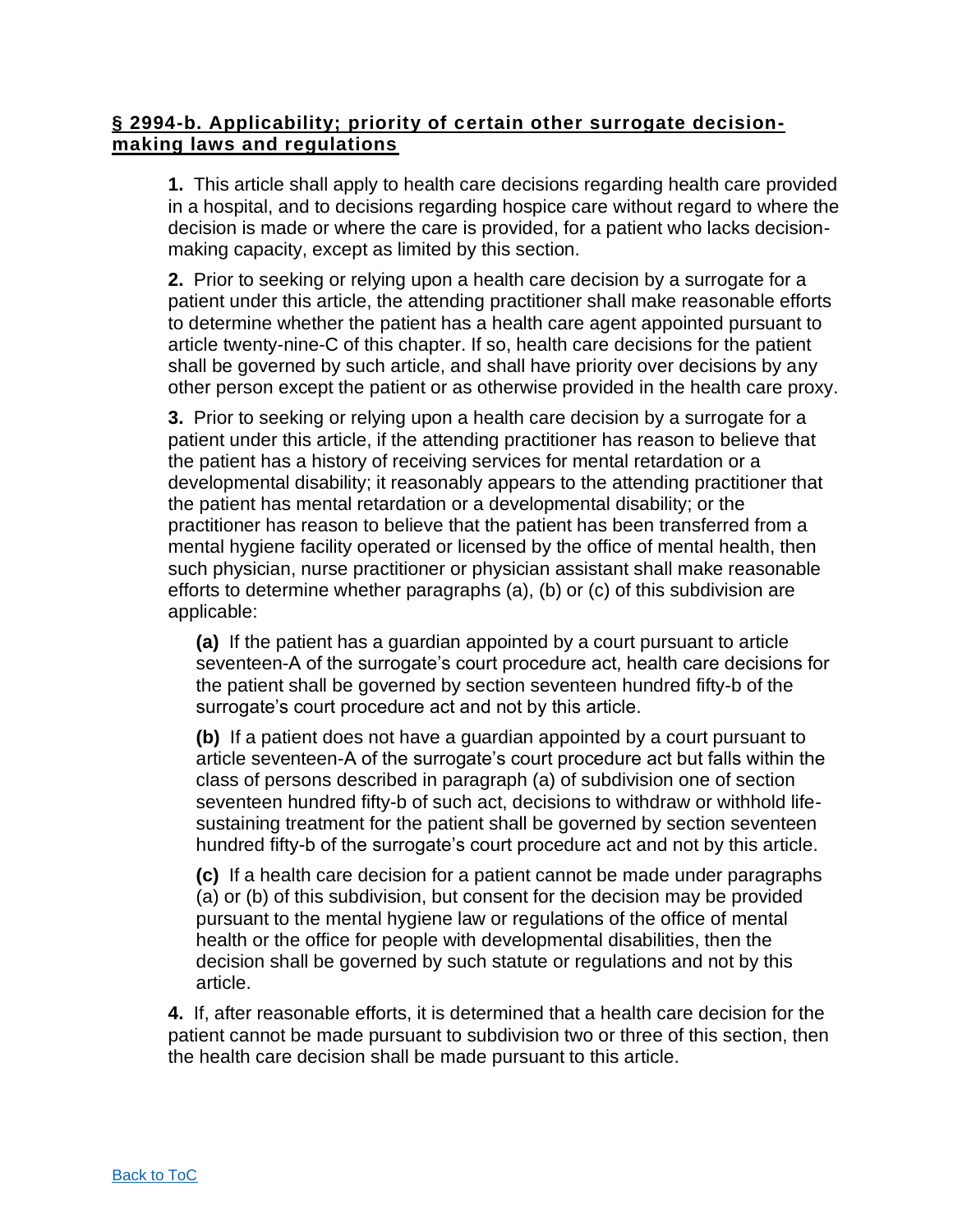## <span id="page-6-0"></span>**§ 2994-c. Determination of incapacity**

**1.** Presumption of capacity. For purposes of this article, every adult shall be presumed to have decision-making capacity unless determined otherwise pursuant to this section or pursuant to court order, or unless a guardian is authorized to decide about health care for the adult pursuant to article eighty-one of the mental hygiene law.

**2.** Initial determination by attending practitioner. An attending practitioner shall make an initial determination that an adult patient lacks decision-making capacity to a reasonable degree of medical certainty. Such determination shall include an assessment of the cause and extent of the patient's incapacity and the likelihood that the patient will regain decision-making capacity.

**3.** Concurring determinations. (a) An initial determination that a patient lacks decision-making capacity shall be subject to a concurring determination, independently made, where required by this subdivision. A concurring determination shall include an assessment of the cause and extent of the patient's incapacity and the likelihood that the patient will regain decision-making capacity, and shall be included in the patient's medical record. Hospitals shall adopt written policies identifying the training and credentials of health or social services practitioners qualified to provide concurring determinations of incapacity.

**(b)** 

**(i)** In a residential health care facility, a health or social services practitioner employed by or otherwise formally affiliated with the facility must independently determine whether an adult patient lacks decisionmaking capacity.

**(ii)** In a general hospital a health or social services practitioner employed by or otherwise formally affiliated with the facility must independently determine whether an adult patient lacks decision-making capacity if the surrogate's decision concerns the withdrawal or withholding of lifesustaining treatment.

**(iii)** With respect to decisions regarding hospice care for a patient in a general hospital or residential health care facility, the health or social services practitioner must be employed by or otherwise formally affiliated with the general hospital or residential health care facility.

**(c)** 

**(i)** If the attending practitioner makes an initial determination that a patient lacks decision-making capacity because of mental illness, either such physician must have the following qualifications, or another physician with the following qualifications must independently determine whether the patient lacks decision-making capacity: a physician licensed to practice medicine in New York state, who is a diplomate or eligible to be certified by the American Board of Psychiatry and Neurology or who is certified by the American Osteopathic Board of Neurology and Psychiatry or is eligible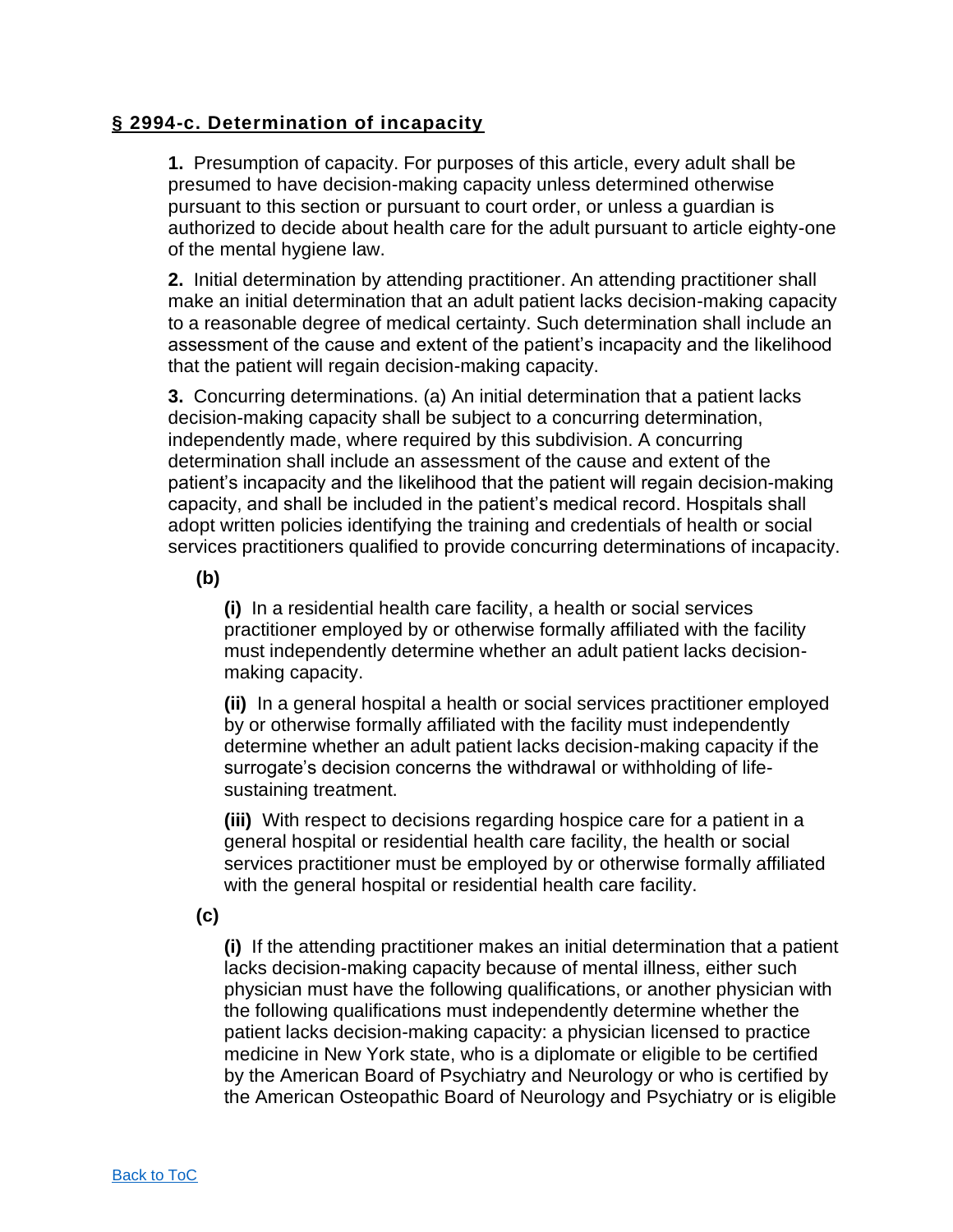to be certified by that board. A record of such consultation shall be included in the patient's medical record.

**(ii)** If the attending practitioner makes an initial determination that a patient lacks decision-making capacity because of a developmental disability, either such physician, nurse practitioner or physician assistant must have the following qualifications, or another professional with the following qualifications must independently determine whether the patient lacks decisionmaking capacity: a physician or clinical psychologist who either is employed by a developmental disabilities services office named in section 13.17 of the mental hygiene law, or who has been employed for a minimum of two years to render care and service in a facility operated or licensed by the office for people with developmental disabilities, or has been approved by the commissioner of developmental disabilities in accordance with regulations promulgated by such commissioner. Such regulations shall require that a physician or clinical psychologist possess specialized training or three years experience in treating developmental disabilities. A record of such consultation shall be included in the patient's medical record.

**(d)** If an attending practitioner has determined that the patient lacks decisionmaking capacity and if the health or social services practitioner consulted for a concurring determination disagrees with the attending practitioner's determination, the matter shall be referred to the ethics review committee if it cannot otherwise be resolved.

**4.** Informing the patient and surrogate. Notice of a determination that a surrogate will make health care decisions because the adult patient has been determined to lack decision-making capacity shall promptly be given:

**(a)** to the patient, where there is any indication of the patient's ability to comprehend the information;

**(b)** to at least one person on the surrogate list highest in order of priority listed when persons in prior classes are not reasonably available pursuant to subdivision one of section twenty-nine hundred ninety-four-d of this article;

**(c)** if the patient was transferred from a mental hygiene facility, to the director of the mental hygiene facility and to the mental hygiene legal service under article forty-seven of the mental hygiene law.

**5.** Limited purpose of determination. A determination made pursuant to this section that an adult patient lacks decision-making capacity shall not be construed as a finding that the patient lacks capacity for any other purpose.

**6.** Priority of patient's decision. Notwithstanding a determination pursuant to this section that an adult patient lacks decision-making capacity, if the patient objects to the determination of incapacity, or to the choice of a surrogate or to a health care decision made by a surrogate or made pursuant to section twenty-nine hundred ninety-four-g of this article, the patient's objection or decision shall prevail unless: (a) a court of competent jurisdiction has determined that the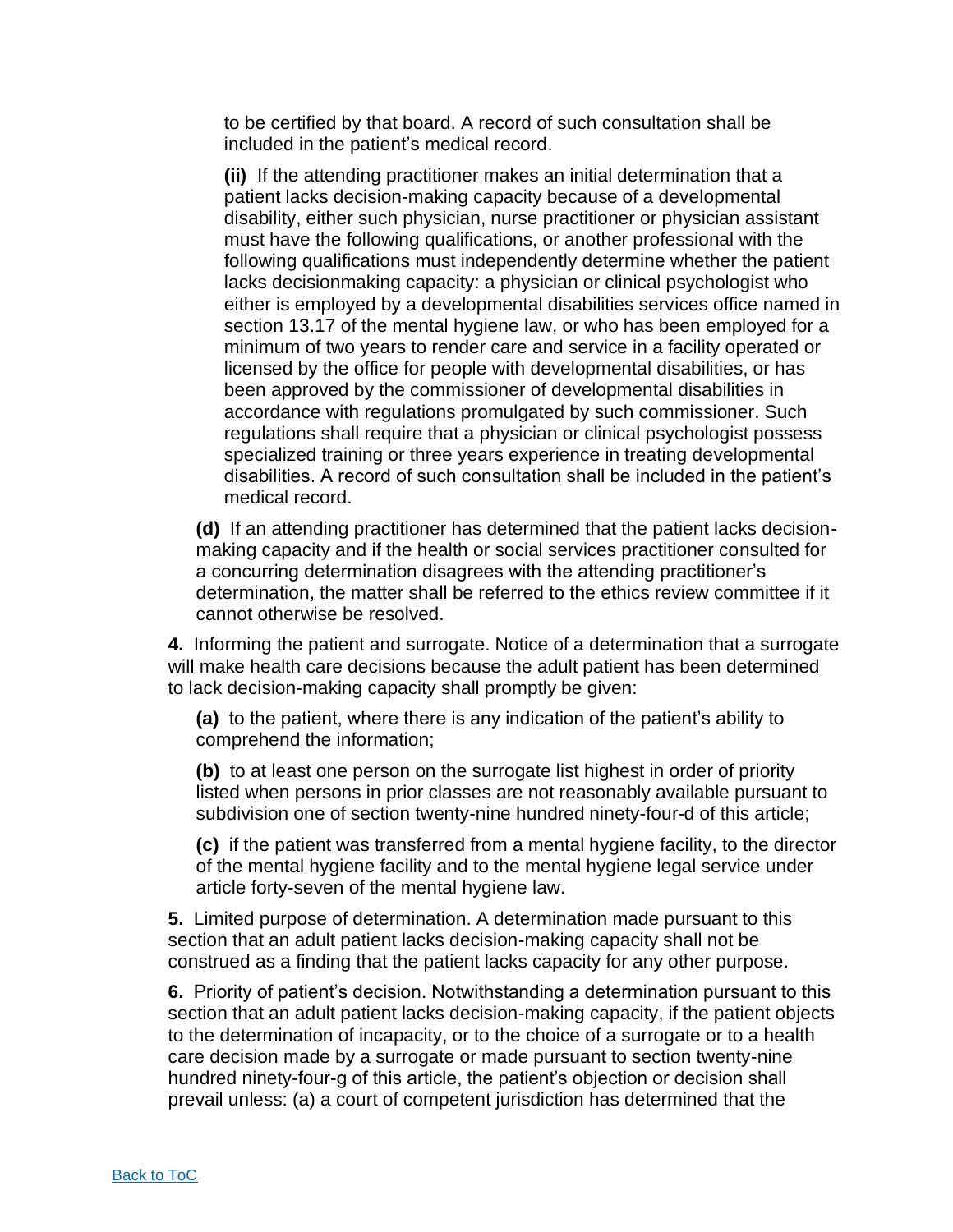patient lacks decision-making capacity or the patient is or has been adjudged incompetent for all purposes and, in the case of a patient's objection to treatment, makes any other finding required by law to authorize the treatment, or (b) another legal basis exists for overriding the patient's decision.

**7.** Confirmation of continued lack of decision-making capacity. An attending practitioner shall confirm the adult patient's continued lack of decision-making capacity before complying with health care decisions made pursuant to this article, other than those decisions made at or about the time of the initial determination. A concurring determination of the patient's continued lack of decision-making capacity shall be required if the subsequent health care decision concerns the withholding or withdrawal of life-sustaining treatment. Health care providers shall not be required to inform the patient or surrogate of the confirmation.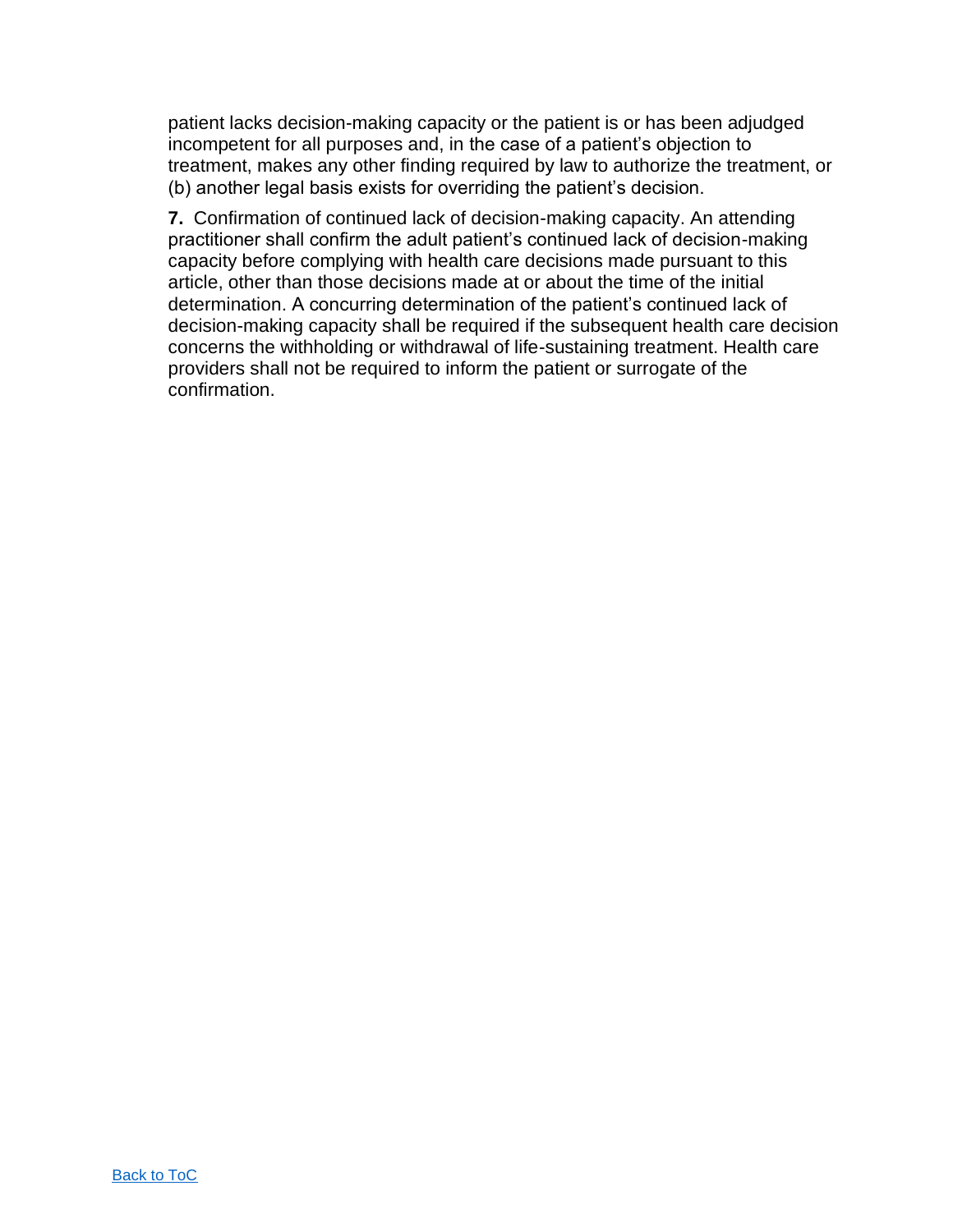## <span id="page-9-0"></span>**§ 2994-d. Health care decisions for adult patients by surrogates**

**1.** Identifying the surrogate. One person from the following list from the class highest in priority when persons in prior classes are not reasonably available, willing, and competent to act, shall be the surrogate for an adult patient who lacks decision-making capacity. However, such person may designate any other person on the list to be surrogate, provided no one in a class higher in priority than the person designated objects:

**(a)** A guardian authorized to decide about health care pursuant to article eighty-one of the mental hygiene law;

**(b)** The spouse, if not legally separated from the patient, or the domestic partner;

- **(c)** A son or daughter eighteen years of age or older;
- **(d)** A parent;
- **(e)** A brother or sister eighteen years of age or older;
- **(f)** A close friend.

**2.** Restrictions on who may be a surrogate. An operator, administrator, or employee of a hospital or a mental hygiene facility from which the patient was transferred, or a physician, nurse practitioner or physician assistant who has privileges at the hospital or a health care provider under contract with the hospital may not serve as the surrogate for any adult who is a patient of such hospital, unless such individual is related to the patient by blood, marriage, domestic partnership, or adoption, or is a close friend of the patient whose friendship with the patient preceded the patient's admission to the facility. If a physician, nurse practitioner or physician assistant serves as surrogate, the physician, nurse practitioner or physician assistant shall not act as the patient's attending practitioner after his or her authority as surrogate begins.

**3.** Authority and duties of surrogate. (a) Scope of surrogate's authority.

**(i)** Subject to the standards and limitations of this article, the surrogate shall have the authority to make any and all health care decisions on the adult patient's behalf that the patient could make.

**(ii)** Nothing in this article shall obligate health care providers to seek the consent of a surrogate if an adult patient has already made a decision about the proposed health care, expressed orally or in writing or, with respect to a decision to withdraw or withhold life-sustaining treatment expressed either orally during hospitalization in the presence of two witnesses eighteen years of age or older, at least one of whom is a health or social services practitioner affiliated with the hospital, or in writing. If an attending practitioner relies on the patient's prior decision, the physician, nurse practitioner or physician assistant shall record the prior decision in the patient's medical record. If a surrogate has already been designated for the patient, the attending practitioner shall make reasonable efforts to notify the surrogate prior to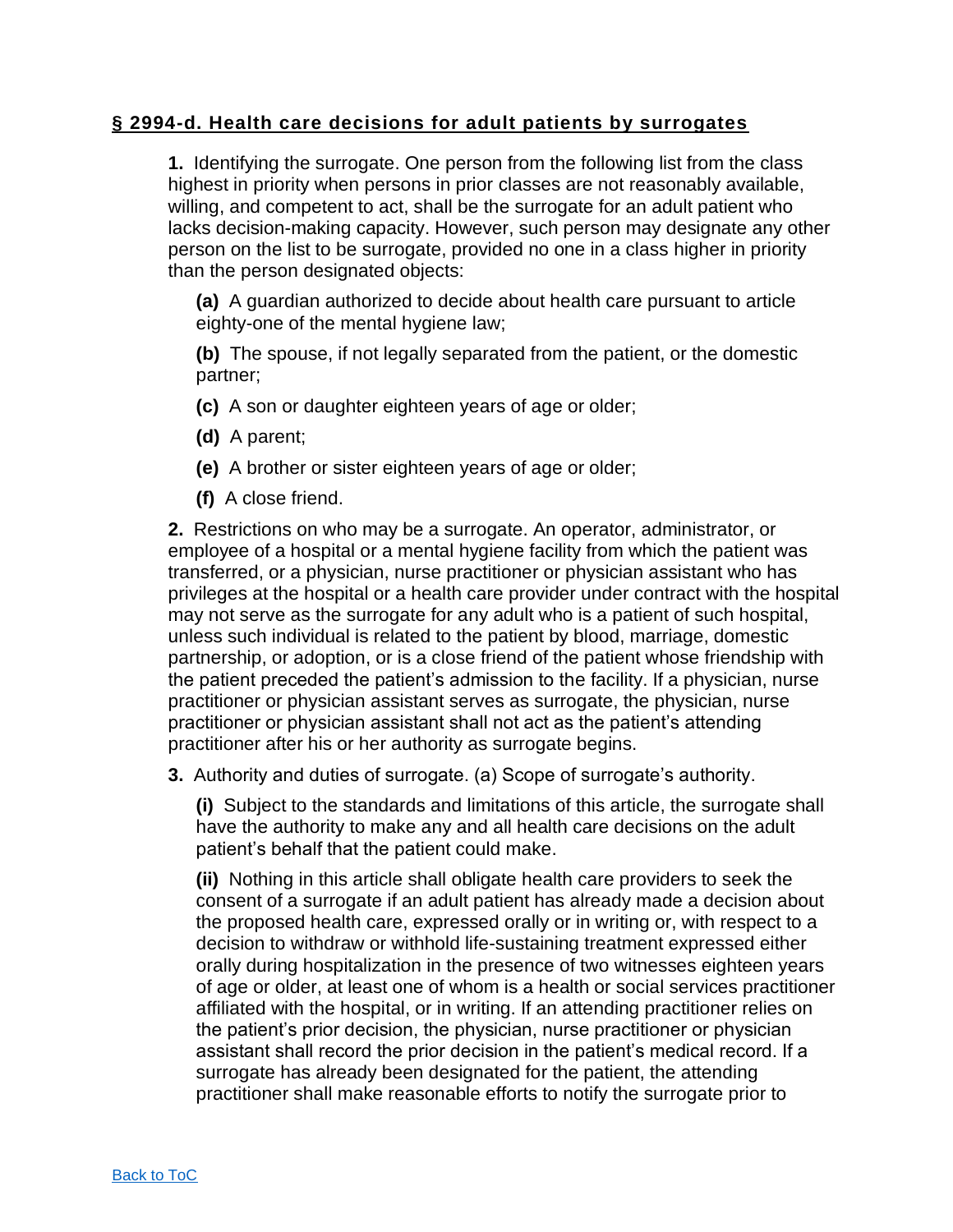implementing the decision; provided that in the case of a decision to withdraw or withhold life-sustaining treatment, the attending practitioner shall make diligent efforts to notify the surrogate and, if unable to notify the surrogate, shall document the efforts that were made to do so.

**(b)** Commencement of surrogate's authority. The surrogate's authority shall commence upon a determination, made pursuant to section twenty-nine hundred ninety-four-c of this article, that the adult patient lacks decisionmaking capacity and upon identification of a surrogate pursuant to subdivision one of this section. In the event an attending practitioner determines that the patient has regained decision-making capacity, the authority of the surrogate shall cease.

**(c)** Right and duty to be informed. Notwithstanding any law to the contrary, the surrogate shall have the right to receive medical information and medical records necessary to make informed decisions about the patient's health care. Health care providers shall provide and the surrogate shall seek information necessary to make an informed decision, including information about the patient's diagnosis, prognosis, the nature and consequences of proposed health care, and the benefits and risks of and alternatives to proposed health care.

- **4.** Decision-making standards.
	- **(a)** The surrogate shall make health care decisions:

**(i)** in accordance with the patient's wishes, including the patient's religious and moral beliefs; or

**(ii)** if the patient's wishes are not reasonably known and cannot with reasonable diligence be ascertained, in accordance with the patient's best interests. An assessment of the patient's best interests shall include: consideration of the dignity and uniqueness of every person; the possibility and extent of preserving the patient's life; the preservation, improvement or restoration of the patient's health or functioning; the relief of the patient's suffering; and any medical condition and such other concerns and values as a reasonable person in the patient's circumstances would wish to consider.

**(b)** In all cases, the surrogate's assessment of the patient's wishes and best interests shall be patient-centered; health care decisions shall be made on an individualized basis for each patient, and shall be consistent with the values of the patient, including the patient's religious and moral beliefs, to the extent reasonably possible.

**5.** Decisions to withhold or withdraw life-sustaining treatment. In addition to the standards set forth in subdivision four of this section, decisions by surrogates to withhold or withdraw life-sustaining treatment (including decisions to accept a hospice plan of care that provides for the withdrawal or withholding of lifesustaining treatment) shall be authorized only if the following conditions are satisfied, as applicable: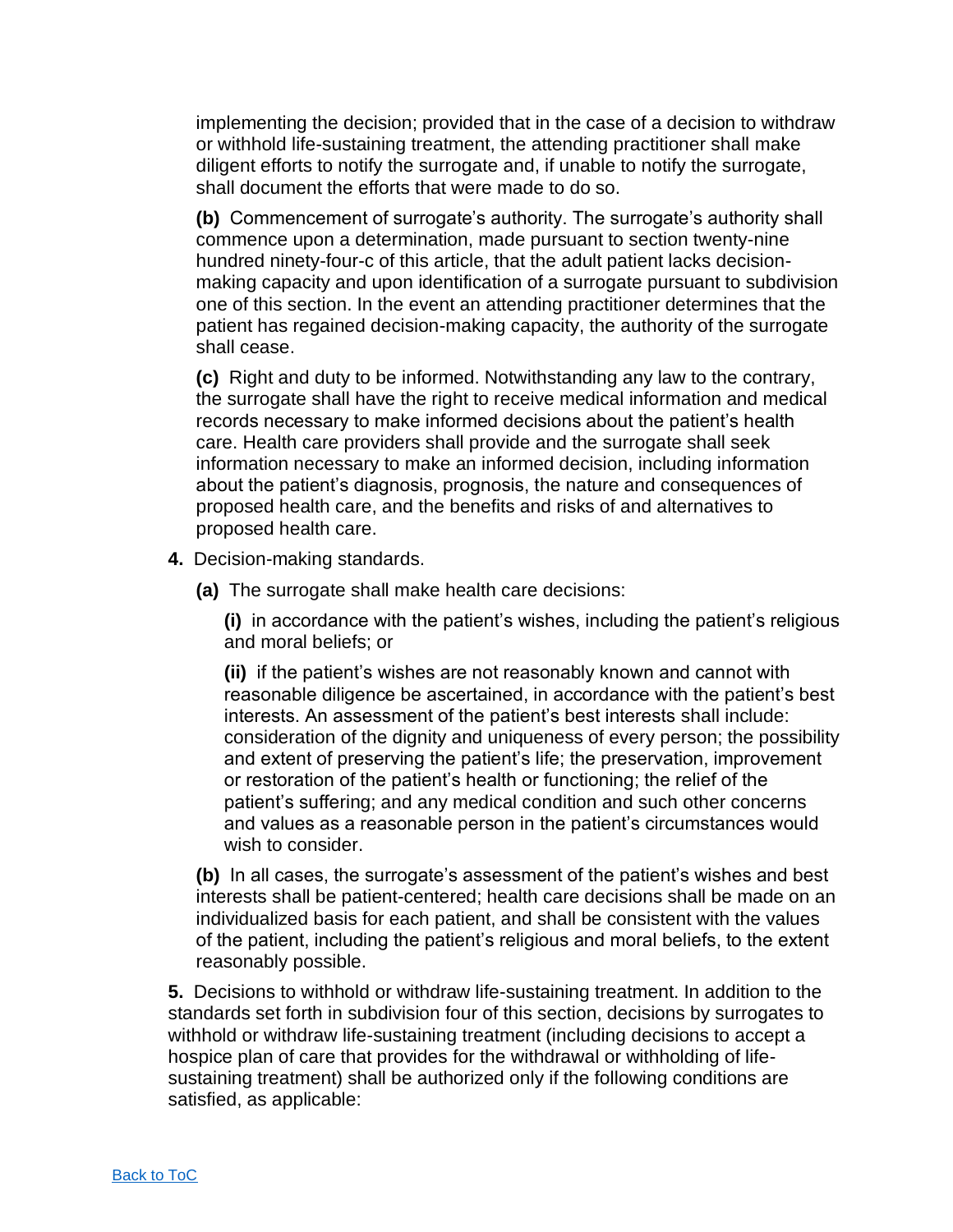**(i)** Treatment would be an extraordinary burden to the patient and an attending practitioner determines, with the independent concurrence of another physician, nurse practitioner or physician assistant, that, to a reasonable degree of medical certainty and in accord with accepted medical standards, (A) the patient has an illness or injury which can be expected to cause death within six months, whether or not treatment is provided; or (B) the patient is permanently unconscious; or

**(ii)** The provision of treatment would involve such pain, suffering or other burden that it would reasonably be deemed inhumane or extraordinarily burdensome under the circumstances and the patient has an irreversible or incurable condition, as determined by an attending practitioner with the independent concurrence of another physician, nurse practitioner or physician assistant to a reasonable degree of medical certainty and in accord with accepted medical standards.

**(b)** In a residential health care facility, a surrogate shall have the authority to refuse life-sustaining treatment under subparagraph (ii) of paragraph (a) of this subdivision only if the ethics review committee, including at least one physician, nurse practitioner or physician assistant who is not directly responsible for the patient's care, or a court of competent jurisdiction, reviews the decision and determines that it meets the standards set forth in this article. This requirement shall not apply to a decision to withhold cardiopulmonary resuscitation.

**(c)** In a general hospital, if the attending practitioner objects to a surrogate's decision, under subparagraph (ii) of paragraph (a) of this subdivision, to withdraw or withhold nutrition and hydration provided by means of medical treatment, the decision shall not be implemented until the ethics review committee, including at least one physician, nurse practitioner or physician assistant who is not directly responsible for the patient's care, or a court of competent jurisdiction, reviews the decision and determines that it meets the standards set forth in this subdivision and subdivision four of this section.

**(d)** Providing nutrition and hydration orally, without reliance on medical treatment, is not health care under this article and is not subject to this article.

**(e)** Expression of decisions. The surrogate shall express a decision to withdraw or withhold life-sustaining treatment either orally to an attending practitioner or in writing.

**(a)**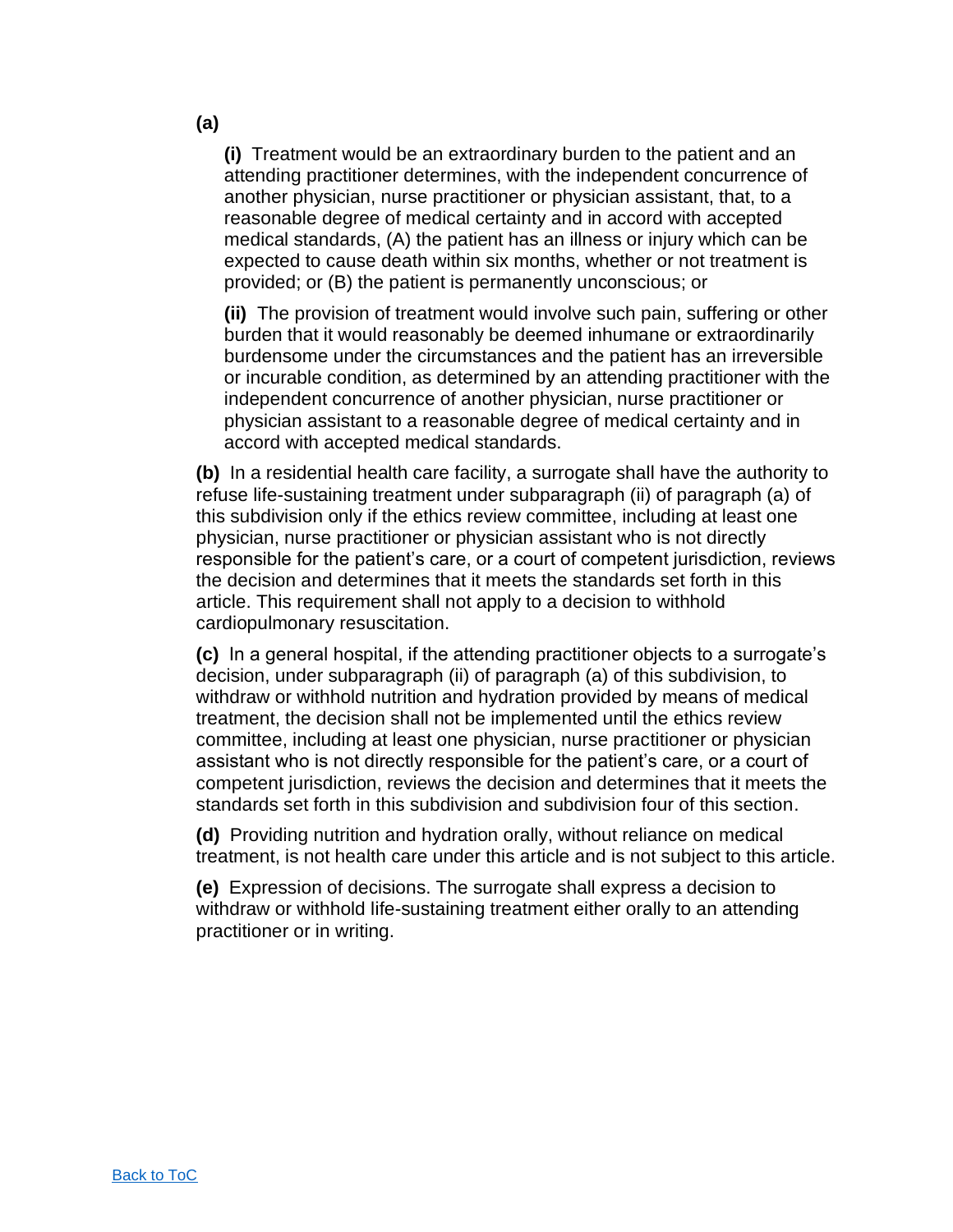# <span id="page-12-0"></span>**§ 2994-e. Decisions about life-sustaining treatment for minor patients**

**1.** Authority of parent or guardian. The parent or guardian of a minor patient shall have the authority to make decisions about life-sustaining treatment, including decisions to withhold or withdraw such treatment, subject to the provisions of this section and subdivision five of section twenty-nine hundred ninety-four-d of this article.

**2.** Decision-making standards and procedures for minor patient. (a) The parent or guardian of a minor patient shall make decisions in accordance with the minor's best interests, consistent with the standards set forth in subdivision four of section twenty-nine hundred ninety-four-d of this article, taking into account the minor's wishes as appropriate under the circumstances.

**(b)** An attending practitioner, in consultation with a minor's parent or guardian, shall determine whether a minor patient has decision-making capacity for a decision to withhold or withdraw life-sustaining treatment. If the minor has such capacity, a parent's or guardian's decision to withhold or withdraw life-sustaining treatment for the minor may not be implemented without the minor's consent.

**(c)** Where a parent or guardian of a minor patient has made a decision to withhold or withdraw life-sustaining treatment and an attending practitioner has reason to believe that the minor patient has a parent or guardian who has not been informed of the decision, including a non-custodial parent or guardian, an attending practitioner or someone acting on his or her behalf, shall make reasonable efforts to determine if the uninformed parent or guardian has maintained substantial and continuous contact with the minor and, if so, shall make diligent efforts to notify that parent or guardian prior to implementing the decision.

**3.** Decision-making standards and procedures for emancipated minor patient. (a) If an attending practitioner determines that a patient is an emancipated minor patient with decision-making capacity, the patient shall have the authority to decide about life-sustaining treatment. Such authority shall include a decision to withhold or withdraw life-sustaining treatment if an attending practitioner and the ethics review committee determine that the decision accords with the standards for surrogate decisions for adults, and the ethics review committee approves the decision.

**(b)** If the hospital can with reasonable efforts ascertain the identity of the parents or guardian of an emancipated minor patient, the hospital shall notify such persons prior to withholding or withdrawing life-sustaining treatment pursuant to this subdivision.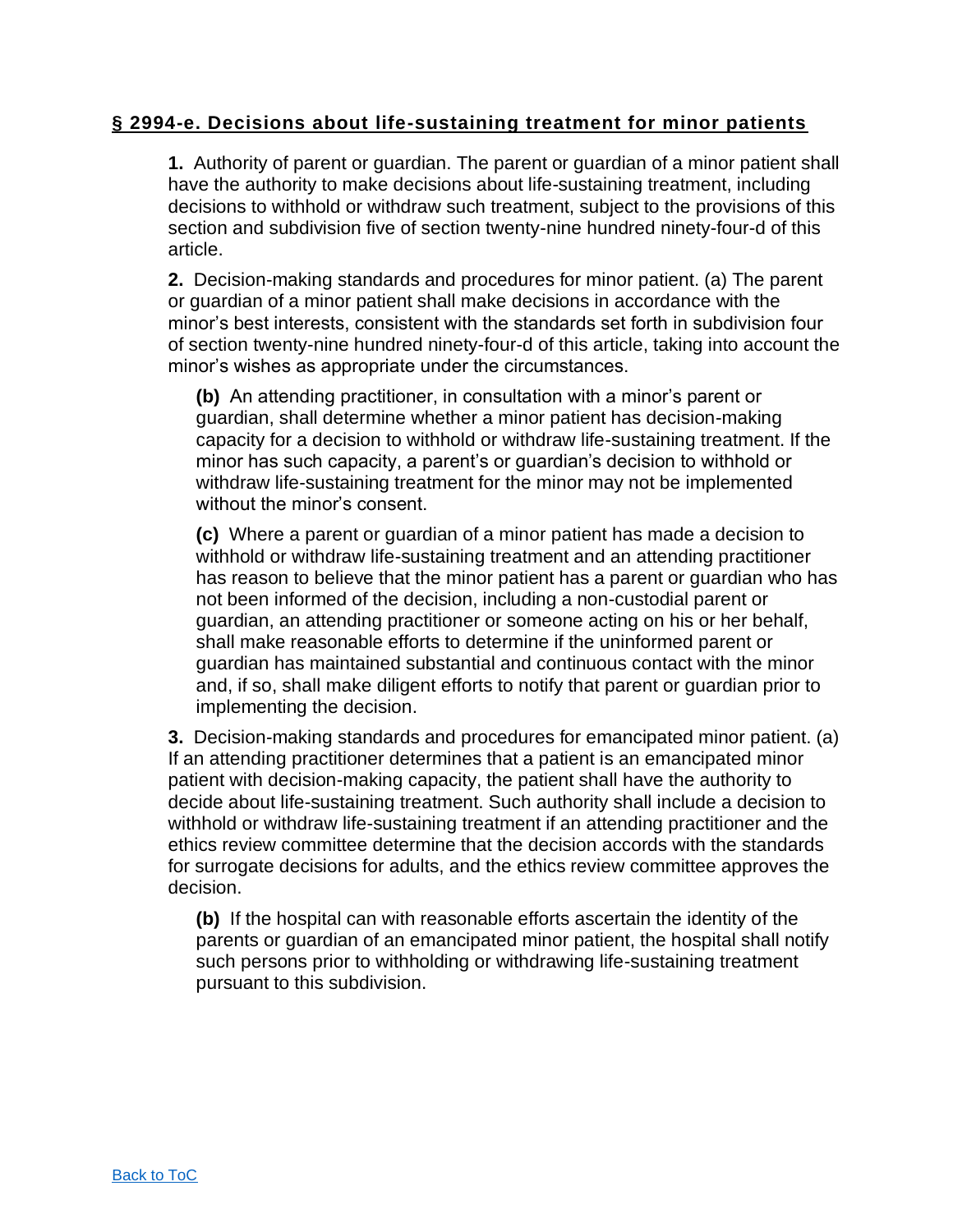# <span id="page-13-0"></span>**§ 2994-f. Obligations of attending practitioner**

**1.** An attending practitioner informed of a decision to withdraw or withhold lifesustaining treatment made pursuant to the standards of this article shall record the decision in the patient's medical record, review the medical basis for the decision, and shall either: (a) implement the decision, or (b) promptly make his or her objection to the decision and the reasons for the objection known to the decision-maker, and either make all reasonable efforts to arrange for the transfer of the patient to another physician, nurse practitioner or physician assistant, if necessary, or promptly refer the matter to the ethics review committee.

**2.** If an attending practitioner has actual notice of the following objections or disagreements, he or she shall promptly refer the matter to the ethics review committee if the objection or disagreement cannot otherwise be resolved:

**(a)** A health or social services practitioner consulted for a concurring determination that an adult patient lacks decision-making capacity disagrees with the attending practitioner's determination; or

**(b)** Any person on the surrogate list objects to the designation of the surrogate pursuant to subdivision one of section twenty-nine hundred ninetyfour-d of this article; or

**(c)** Any person on the surrogate list objects to a surrogate's decision; or

**(d)** A parent or guardian of a minor patient objects to the decision by another parent or guardian of the minor; or

**(e)** A minor patient refuses life-sustaining treatment, and the minor's parent or guardian wishes the treatment to be provided, or the minor patient objects to an attending practitioner's determination about decision-making capacity or recommendation about life-sustaining treatment.

**3.** Notwithstanding the provisions of this section or subdivision one of section twenty-nine hundred ninety-four-q of this article, if a surrogate directs the provision of life-sustaining treatment, the denial of which in reasonable medical judgment would be likely to result in the death of the patient, a hospital or individual health care provider that does not wish to provide such treatment shall nonetheless comply with the surrogate's decision pending either transfer of the patient to a willing hospital or individual health care provider, or judicial review in accordance with section twenty-nine hundred ninety-four-r of this article.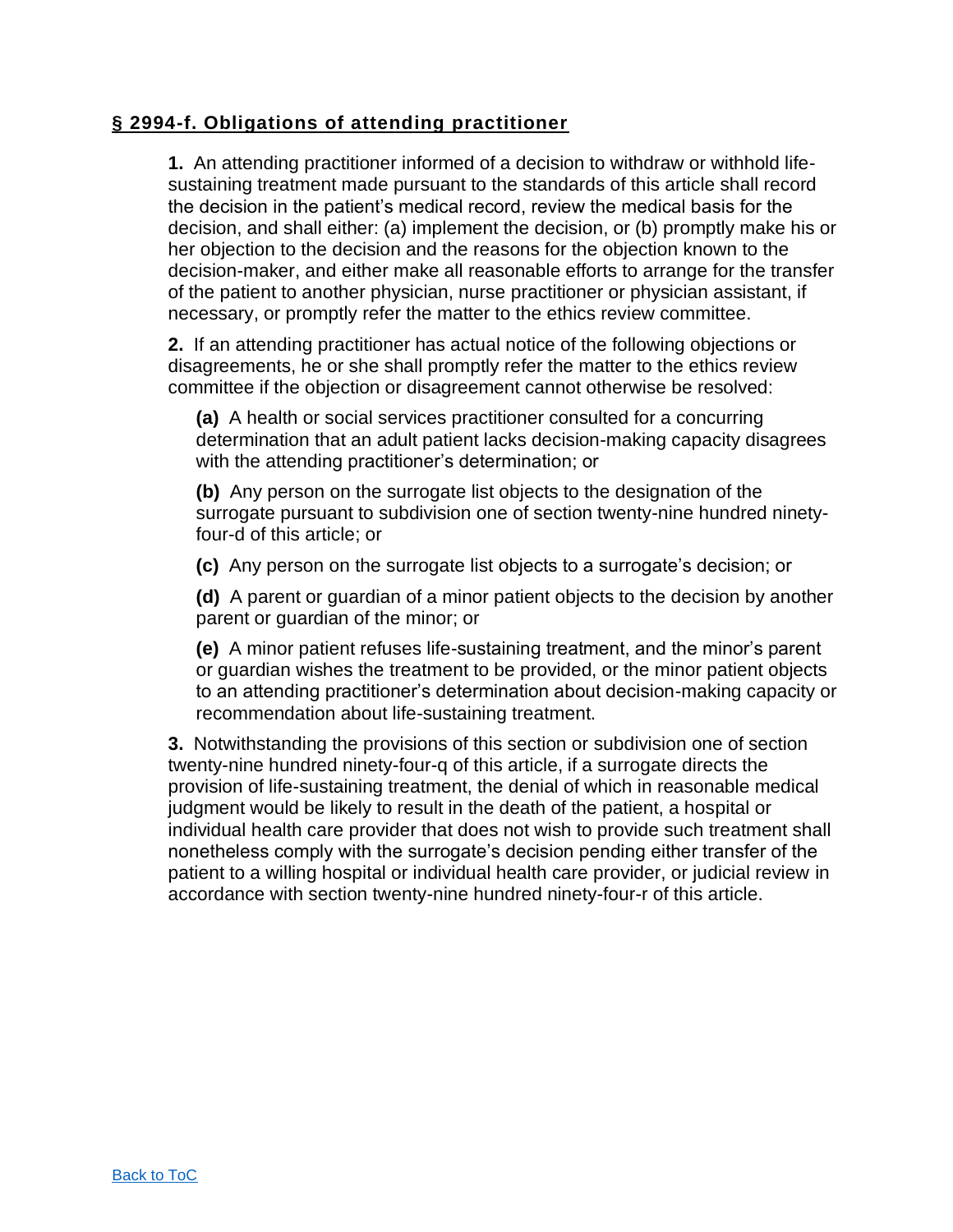## <span id="page-14-0"></span>**§ 2994-g. Health care decisions for adult patients without surrogates**

**1.** Identifying adult patients without surrogates. Within a reasonable time after admission as an inpatient to the hospital of each adult patient, the hospital shall make reasonable efforts to determine if the patient has appointed a health care agent or has a guardian, or if at least one individual is available to serve as the patient's surrogate in the event the patient lacks or loses decision-making capacity. With respect to a patient who lacks capacity, if no such health care agent, guardian or potential surrogate is identified, the hospital shall identify, to the extent reasonably possible, the patient's wishes and preferences, including the patient's religious and moral beliefs, about pending health care decisions, and shall record its findings in the patient's medical record.

**2.** Decision-making standards and procedures.

**(a)** The procedures specified in this and the following subdivisions of this section apply to health care decisions for adult patients who would qualify for surrogate decision-making under this article but for whom no surrogate is reasonably available, willing or competent to act.

**(b)** Any health care decision made pursuant to this section shall be made in accordance with the standards set forth in subdivision four of section twentynine hundred ninety-four-d of this article and shall not be based on the financial interests of the hospital or any other health care provider. The specific procedures to be followed depend on whether the decision involves routine medical treatment, major medical treatment, or the withholding or withdrawal of life-sustaining treatment, and the location where the treatment is provided.

**3.** Routine medical treatment. (a) For purposes of this subdivision, "routine medical treatment" means any treatment, service, or procedure to diagnose or treat an individual's physical or mental condition, such as the administration of medication, the extraction of bodily fluids for analysis, or dental care performed with a local anesthetic, for which health care providers ordinarily do not seek specific consent from the patient or authorized representative. It shall not include the long-term provision of treatment such as ventilator support or a nasogastric tube but shall include such treatment when provided as part of post-operative care or in response to an acute illness and recovery is reasonably expected within one month or less.

**(b)** An attending practitioner shall be authorized to decide about routine medical treatment for an adult patient who has been determined to lack decision-making capacity pursuant to section twenty-nine hundred ninetyfour-c of this article. Nothing in this subdivision shall require health care providers to obtain specific consent for treatment where specific consent is not otherwise required by law.

**4.** Major medical treatment. (a) For purposes of this subdivision, "major medical treatment" means any treatment, service or procedure to diagnose or treat an individual's physical or mental condition: (i) where general anesthetic is used; or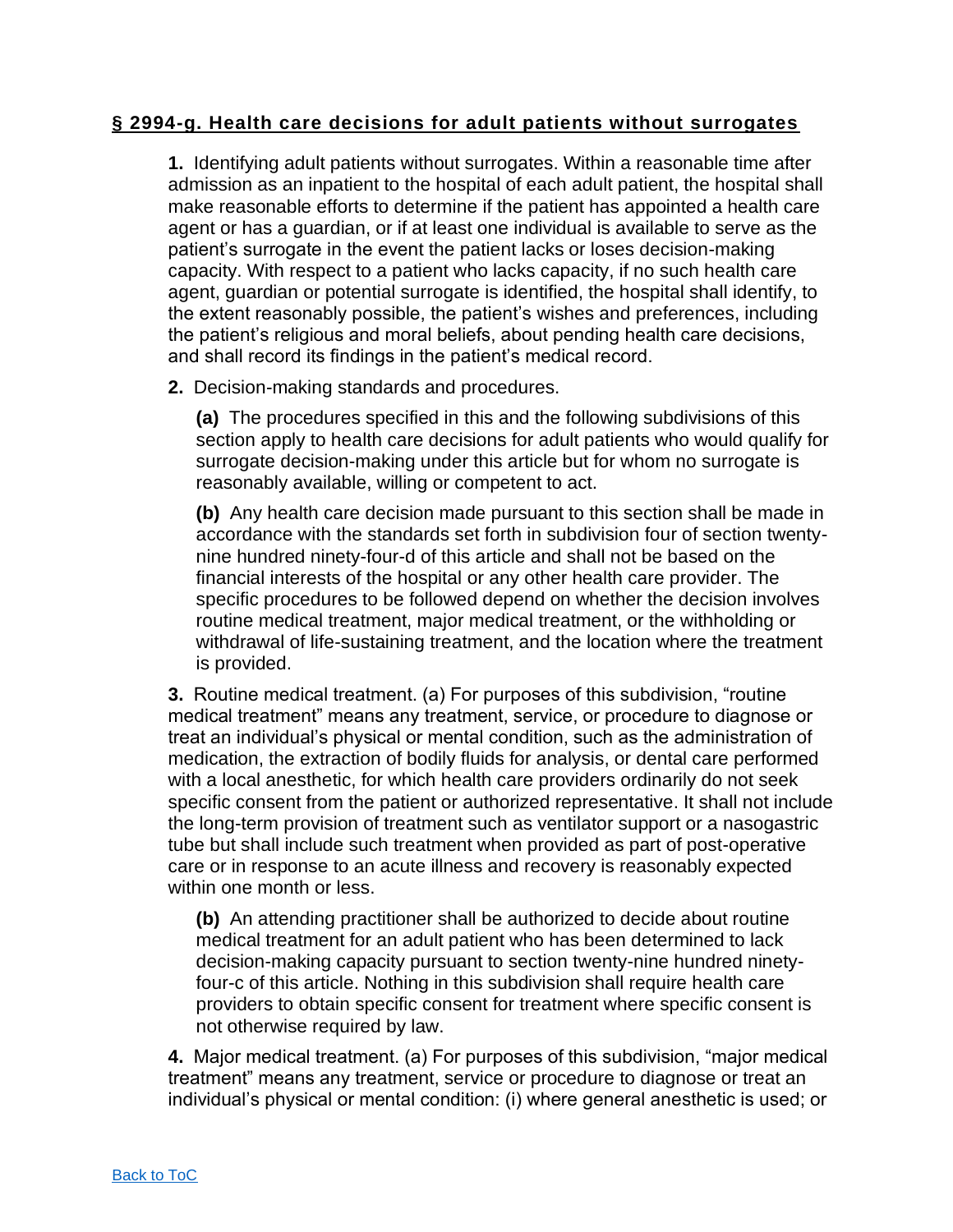(ii) which involves any significant risk; or (iii) which involves any significant invasion of bodily integrity requiring an incision, producing substantial pain, discomfort, debilitation or having a significant recovery period; or (iv) which involves the use of physical restraints, as specified in regulations promulgated by the commissioner, except in an emergency; or (v) which involves the use of psychoactive medications, except when provided as part of post-operative care or in response to an acute illness and treatment is reasonably expected to be administered over a period of forty-eight hours or less, or when provided in an emergency.

**(b)** A decision to provide major medical treatment, made in accordance with the following requirements, shall be authorized for an adult patient who has been determined to lack decision-making capacity pursuant to section twentynine hundred ninety-four-c of this article.

**(i)** An attending practitioner shall make a recommendation in consultation with hospital staff directly responsible for the patient's care.

**(ii)** In a general hospital, at least one other physician, nurse practitioner or physician assistant designated by the hospital must independently determine that he or she concurs that the recommendation is appropriate.

**(iii)** In a residential health care facility, and for a hospice patient not in a general hospital, the medical director of the facility or hospice, or a physician, nurse practitioner or physician assistant designated by the medical director, must independently determine that he or she concurs that the recommendation is appropriate; provided that if the medical director is the patient's attending practitioner, a different physician, nurse practitioner or physician assistant designated by the residential health care facility or hospice must make this independent determination. Any health or social services practitioner employed by or otherwise formally affiliated with the facility or hospice may provide a second opinion for decisions about physical restraints made pursuant to this subdivision.

**5.** Decisions to withhold or withdraw life-sustaining treatment. (a) A court of competent jurisdiction may make a decision to withhold or withdraw lifesustaining treatment for an adult patient who has been determined to lack decision-making capacity pursuant to section twenty-nine hundred ninety-four-c of this article if the court finds that the decision accords with standards for decisions for adults set forth in subdivisions four and five of section twenty-nine hundred ninety-four-d of this article.

**(b)** If the attending practitioner, with independent concurrence of a second physician, nurse practitioner or physician assistant designated by the hospital, determines to a reasonable degree of medical certainty that:

**(i)** life-sustaining treatment offers the patient no medical benefit because the patient will die imminently, even if the treatment is provided; and

**(ii)** the provision of life-sustaining treatment would violate accepted medical standards, then such treatment may be withdrawn or withheld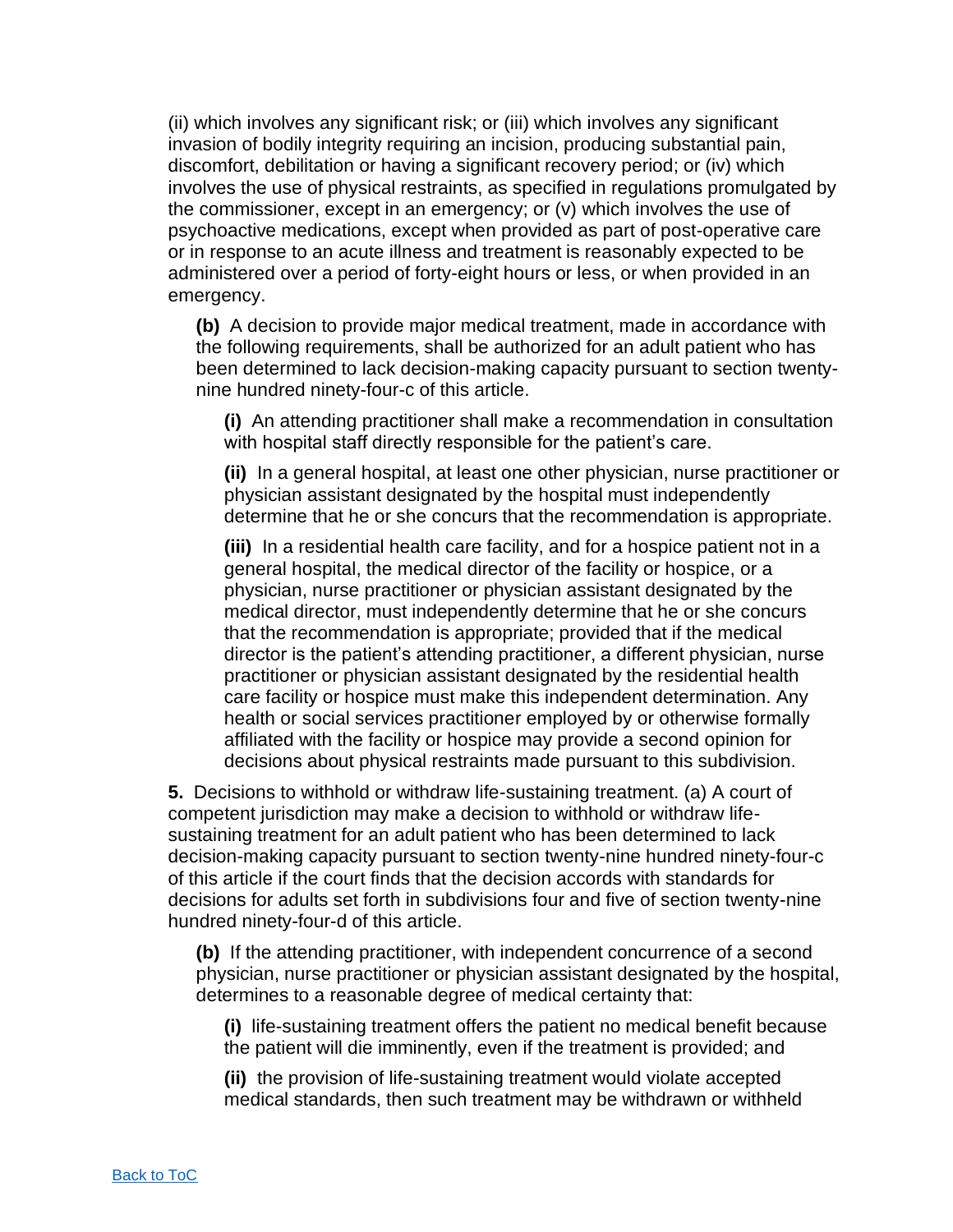from an adult patient who has been determined to lack decision-making capacity pursuant to section twenty-nine hundred ninety-four-c of this article, without judicial approval. This paragraph shall not apply to any treatment necessary to alleviate pain or discomfort.

**5-a.** Decisions regarding hospice care. An attending practitioner shall be authorized to make decisions regarding hospice care and execute appropriate documents for such decisions (including a hospice election form) for an adult patient under this section who is hospice eligible in accordance with the following requirements.

**(a)** The attending practitioner shall make decisions under this section in consultation with staff directly responsible for the patient's care, and shall base his or her decisions on the standards for surrogate decisions set forth in subdivisions four and five of section twenty-nine hundred ninety-four-d of this article;

**(b)** There is a concurring opinion as follows:

**(i)** in a general hospital, at least one other physician, nurse practitioner or physician assistant designated by the hospital must independently determine that he or she concurs that the recommendation is consistent with such standards for surrogate decisions;

**(ii)** in a residential health care facility, the medical director of the facility, or a physician, nurse practitioner or physician assistant designated by the medical director, must independently determine that he or she concurs that the recommendation is consistent with such standards for surrogate decisions; provided that if the medical director is the patient's attending practitioner, a different physician, nurse practitioner or physician assistant designated by the residential health care facility must make this independent determination; or

**(iii)** in settings other than a general hospital or residential health care facility, the medical director of the hospice, or a physician designated by the medical director, must independently determine that he or she concurs that the recommendation is medically appropriate and consistent with such standards for surrogate decisions; provided that if the medical director is the patient's attending physician, a different physician designated by the hospice must make this independent determination; and (c) The ethics review committee of the general hospital, residential health care facility or hospice, as applicable, including at least one physician, nurse practitioner or physician assistant who is not the patient's attending practitioner, or a court of competent jurisdiction, must review the decision and determine that it is consistent with such standards for surrogate decisions.

**(c)** The ethics review committee of the general hospital, residential health care facility or hospice, as applicable, including at least one physician or nurse practitioner who is not the patient's attending physician or attending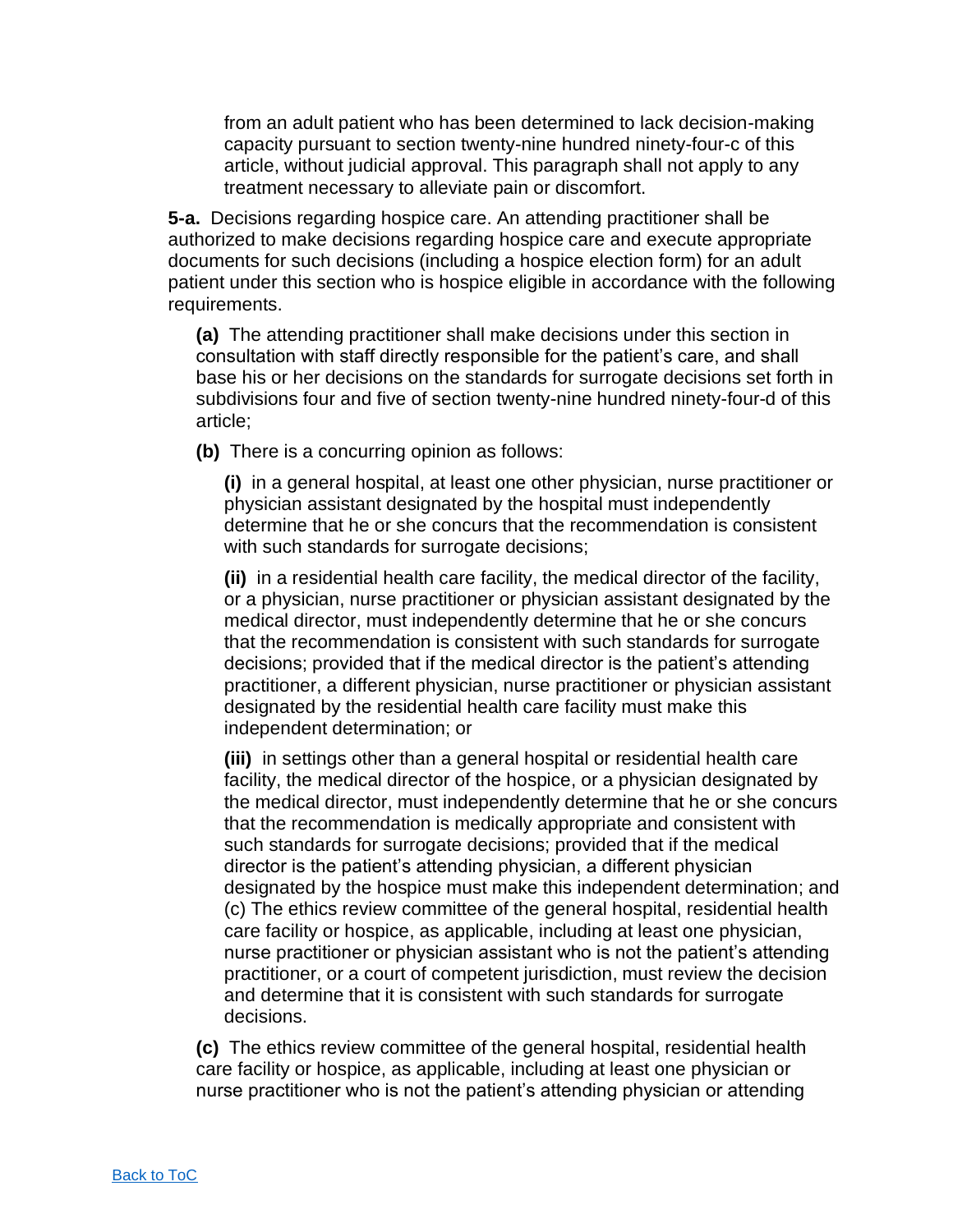nurse practitioner, or a court of competent jurisdiction, must review the decision and determine that it is consistent with such standards for surrogate decisions. This requirement shall not apply to decisions about routine medical treatment. Such decisions shall be governed by subdivision three of this section.

**6.** Physician, nurse practitioner or physician assistant objection. If a physician, nurse practitioner or physician assistant consulted for a concurring opinion objects to an attending practitioner's recommendation or determination made pursuant to this section, or a member of the hospital staff directly responsible for the patient's care objects to an attending practitioner's recommendation about major medical treatment or treatment without medical benefit, the matter shall be referred to the ethics review committee if it cannot be otherwise resolved.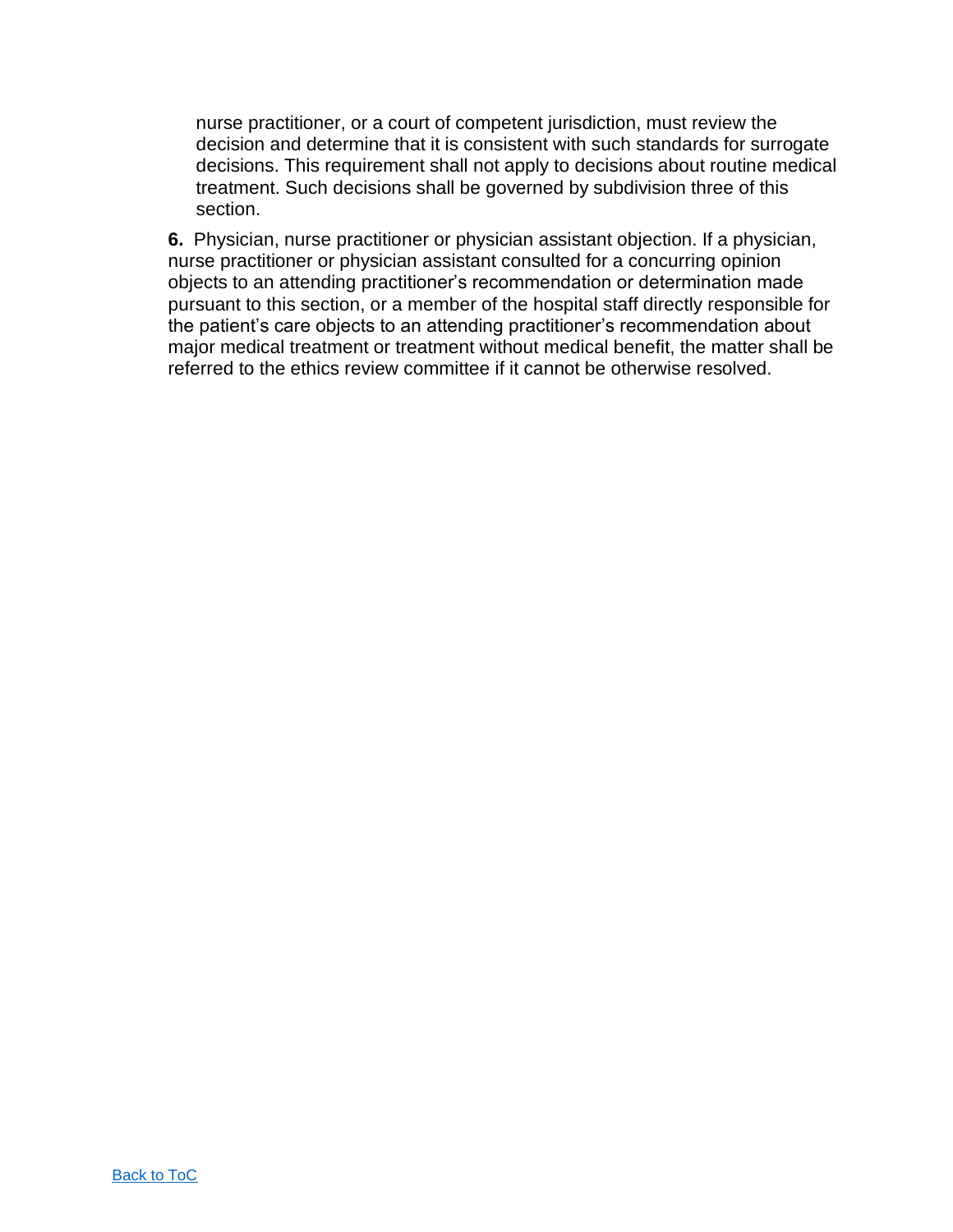# <span id="page-18-0"></span>**§ 2994-i. Specific policies for orders not to resuscitate**

An order not to resuscitate shall be written in the patient's medical record. Consent to an order not to resuscitate shall not constitute consent to withhold or withdraw treatment other than cardiopulmonary resuscitation.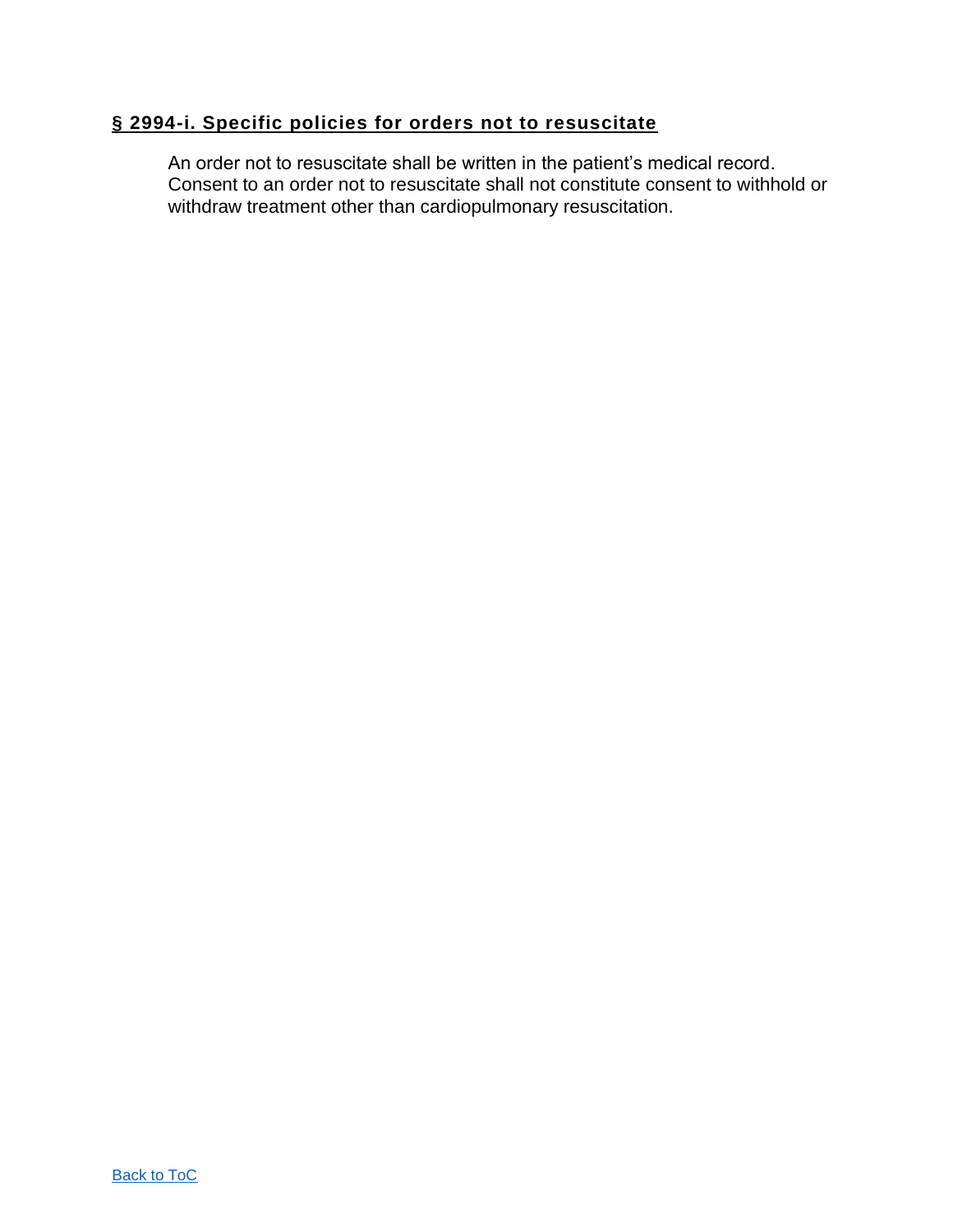# <span id="page-19-0"></span>**§ 2994-j. Revocation of consent**

**1.** A patient, surrogate, or parent or guardian of a minor patient may at any time revoke his or her consent to withhold or withdraw life-sustaining treatment by informing an attending practitioner or a member of the medical or nursing staff of the revocation.

**2.** An attending practitioner informed of a revocation of consent made pursuant to this section shall immediately:

**(a)** record the revocation in the patient's medical record;

**(b)** cancel any orders implementing the decision to withhold or withdraw treatment; and

**(c)** notify the hospital staff directly responsible for the patient's care of the revocation and any cancellations.

**3.** Any member of the medical or nursing staff, other than a nurse practitioner or physician assistant, informed of a revocation made pursuant to this section shall immediately notify an attending practitioner of the revocation.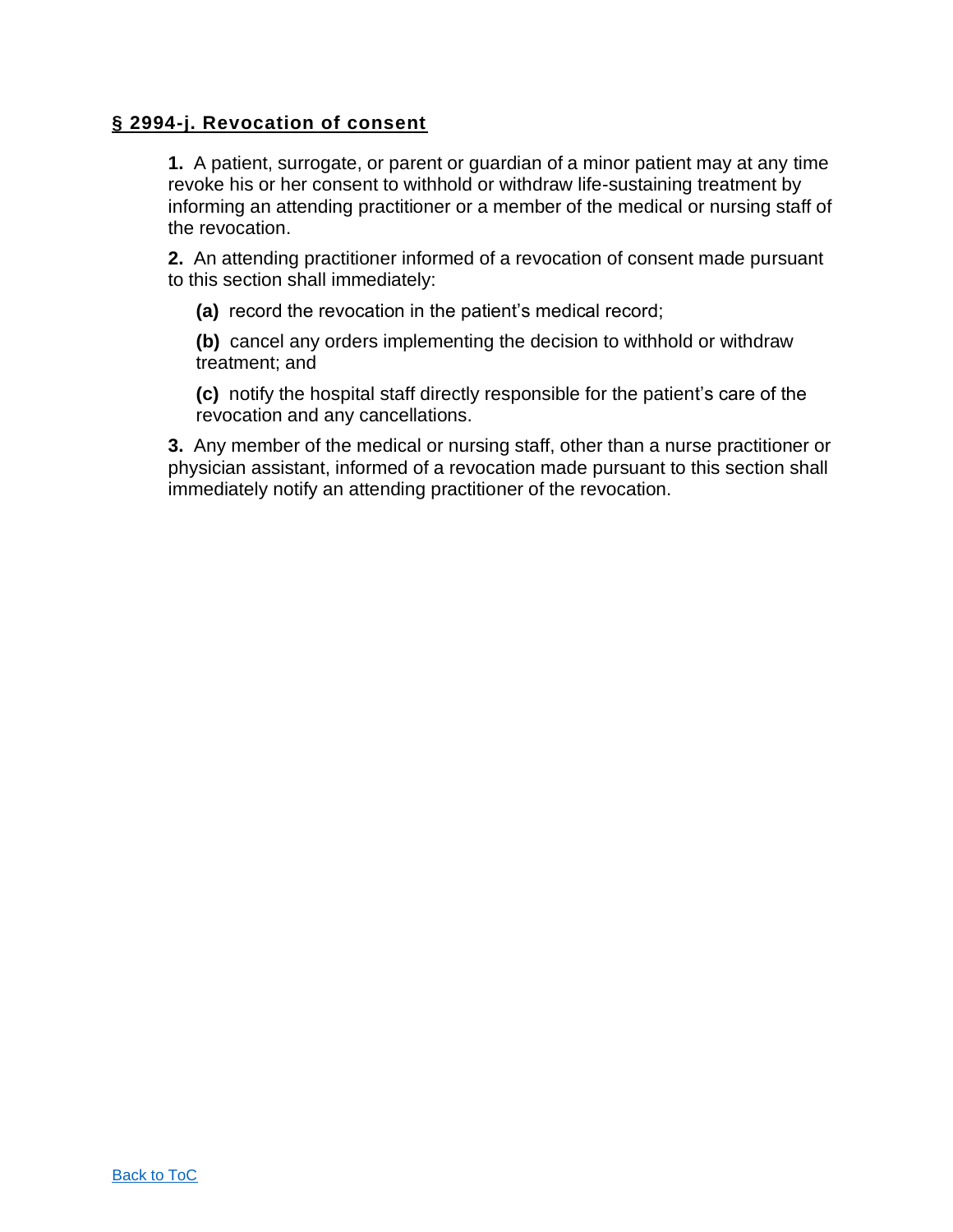# <span id="page-20-0"></span>**§ 2994-k. Implementation and review of decisions**

**1.** Hospitals shall adopt written policies requiring implementation and regular review of decisions to withhold or withdrew [withdraw]<sup>\*</sup> life-sustaining treatment in accordance with accepted medical standards. Hospitals shall also develop policies in accord with accepted medical standards regarding documentation of clinical determinations and decisions by surrogates and health care providers pursuant to this article.

**2.** If a decision to withhold or withdraw life-sustaining treatment has been made pursuant to this article, and an attending practitioner determines at any time that the decision is no longer appropriate or authorized because the patient has regained decision-making capacity or because the patient's condition has otherwise improved, the physician, nurse practitioner or physician assistant shall immediately:

**(a)** include such determination in the patient's medical record;

**(b)** cancel any orders or plans of care implementing the decision to withhold or withdraw life-sustaining treatment;

**(c)** notify the person who made the decision to withhold or withdraw treatment, or, if that person is not reasonably available, to at least one person on the surrogate list highest in order of priority listed when persons in prior classes are not reasonably available pursuant to subdivision one of section twenty-nine hundred ninety-four-d of this article; and

**(d)** notify the hospital staff directly responsible for the patient's care of any cancelled orders or plans of care.

<sup>\*</sup> The bracketed word has been inserted by the Publisher.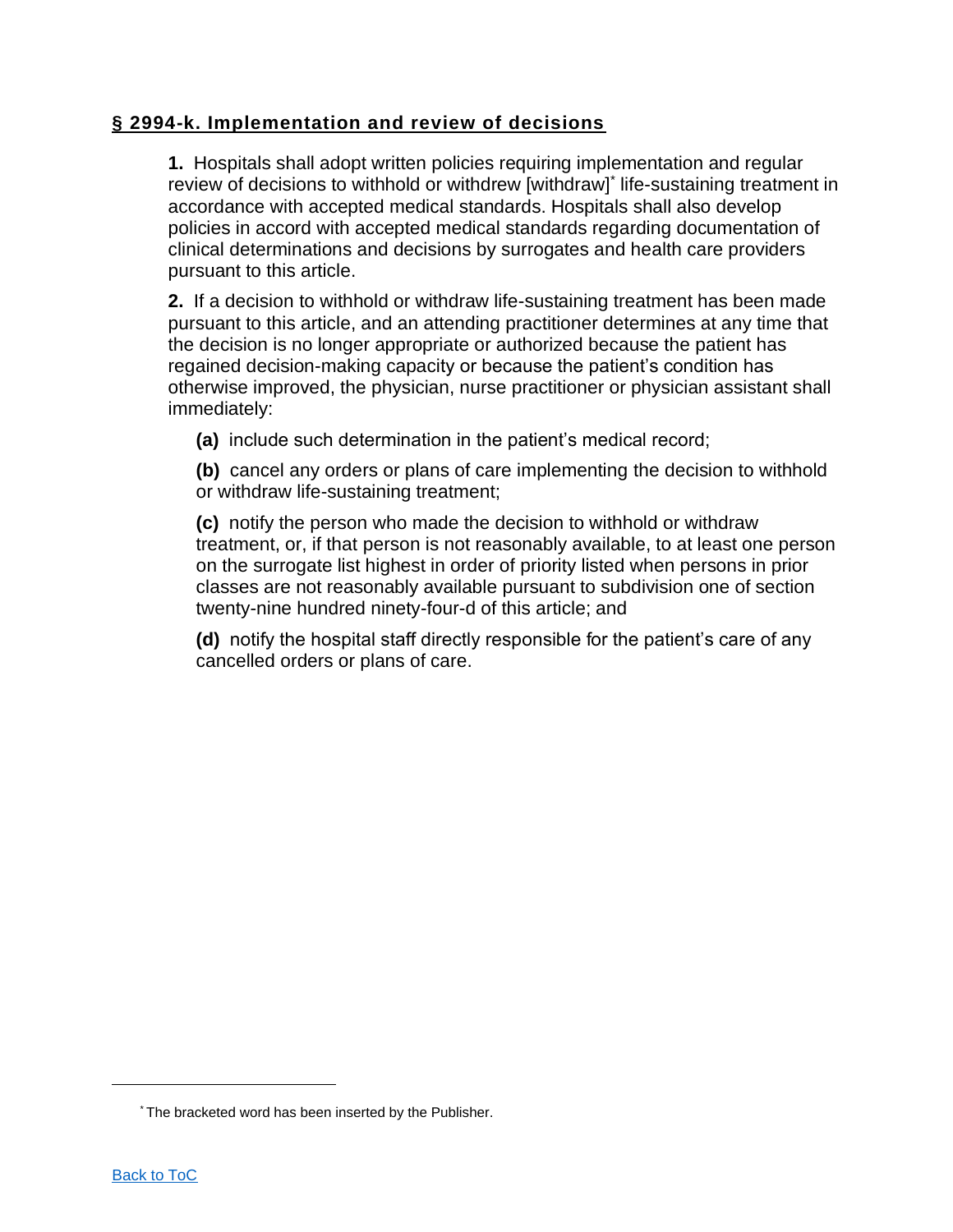# <span id="page-21-0"></span>**§ 2994-l. Interinstitutional transfers**

If a patient with an order to withhold or withdraw life-sustaining treatment is transferred from a mental hygiene facility to a hospital or from a hospital to a different hospital, any such order or plan shall remain effective until an attending practitioner first examines the transferred patient, whereupon an attending practitioner must either:

**1.** Issue appropriate orders to continue the prior order or plan. Such orders may be issued without obtaining another consent to withhold or withdraw lifesustaining treatment pursuant to this article; or

**2.** Cancel such order, if the attending practitioner determines that the order is no longer appropriate or authorized. Before canceling the order the attending practitioner shall make reasonable efforts to notify the person who made the decision to withhold or withdraw treatment and the hospital staff directly responsible for the patient's care of any such cancellation. If such notice cannot reasonably be made prior to canceling the order or plan, the attending practitioner shall make such notice as soon as reasonably practicable after cancellation.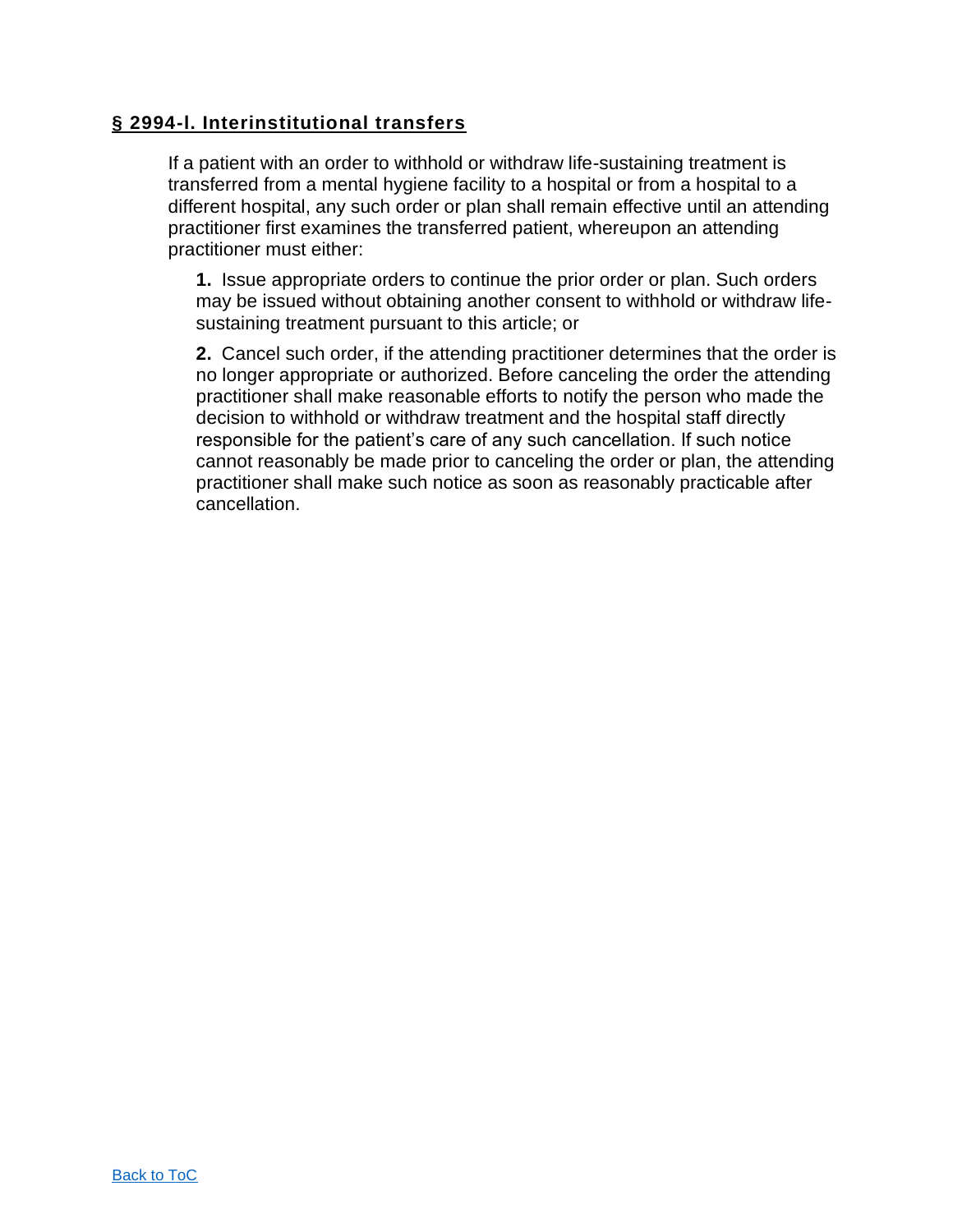#### <span id="page-22-0"></span>**§ 2994-m. Ethics review committees**

**1.** Establishment of an ethics review committee, written policy. Each hospital shall establish at least one ethics review committee or participate in an ethics review committee that serves more than one hospital, and shall adopt a written policy governing committee functions, composition, and procedure, in accordance with the requirements of this article. A hospital may designate an existing committee, or subcommittee thereof, to carry out the functions of the ethics review committee provided the requirements of this section are satisfied.

**2.** Functions of the ethics review committee.

**(a)** The ethics review committee shall consider and respond to any health care matter presented to it by a person connected with the case.

**(b)** The ethics review committee response to a health care matter may include:

**(i)** providing advice on the ethical aspects of proposed health care;

**(ii)** making a recommendation about proposed health care; or

**(iii)** providing assistance in resolving disputes about proposed health care.

**(c)** Recommendations and advice by the ethics review committee shall be advisory and nonbinding, except as specified in subdivision five of section twenty-nine hundred ninety-four-d of this article and subdivision three of section twenty-nine hundred ninety-four-e of this article.

**3.** Committee membership. The membership of ethics review committees must be interdisciplinary and must include at least five members who have demonstrated an interest in or commitment to patient's rights or to the medical, public health, or social needs of those who are ill. At least three ethics review committee members must be health or social services practitioners, at least one of whom must be a registered nurse and one of whom must be a physician, nurse practitioner or physician assistant. At least one member must be a person without any governance, employment or contractual relationship with the hospital. In a residential health care facility the facility must offer the residents' council of the facility (or of another facility that participates in the committee) the opportunity to appoint up to two persons to the ethics review committee, none of whom may be a resident of or a family member of a resident of such facility, and both of whom shall be persons who have expertise in or a demonstrated commitment to patient rights or to the care and treatment of the elderly or nursing home residents through professional or community activities, other than activities performed as a health care provider.

**4.** Procedures for ethics review committee. (a) These procedures are required only when: (i) the ethics review committee is convened to review a decision by a surrogate to withhold or withdraw life-sustaining treatment for: (A) a patient in a residential health care facility pursuant to paragraph (b) of subdivision five of section twenty-nine hundred ninety-four-d of this article; (B) a patient in a general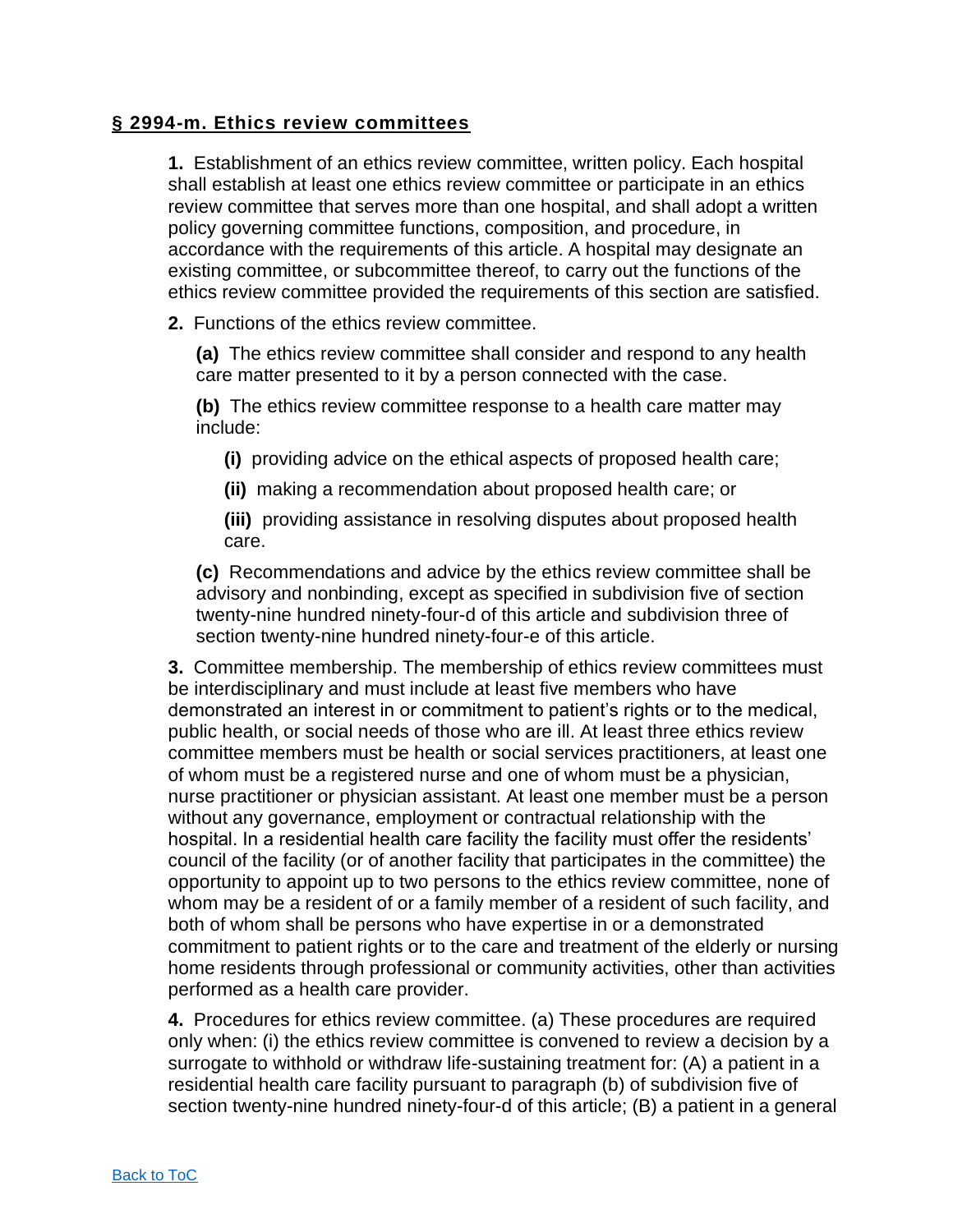hospital pursuant to paragraph (c) of subdivision five of section twenty-nine hundred ninety-four-d of this article; or (C) an emancipated minor patient pursuant to subdivision three of section twenty-nine hundred ninety-four-e of this article; or (ii) when a person connected with the case requests the ethics review committee to provide assistance in resolving a dispute about proposed care. Nothing in this section shall bar health care providers from first striving to resolve disputes through less formal means, including the informal solicitation of ethical advice from any source.

**(b)** 

**(i)** A person connected with the case may not participate as an ethics review committee member in the consideration of that case.

**(ii)** The ethics review committee shall respond promptly, as required by the circumstances, to any request for assistance in resolving a dispute or consideration of a decision to withhold or withdraw life-sustaining treatment pursuant to paragraphs (b) and (c) of subdivision five of section twenty-nine hundred ninety-four-d of this article made by a person connected with the case. The committee shall permit persons connected with the case to present their views to the committee, and to have the option of being accompanied by an advisor when participating in a committee meeting.

**(iii)** The ethics review committee shall promptly provide the patient, where there is any indication of the patient's ability to comprehend the information, the surrogate, other persons on the surrogate list directly involved in the decision or dispute regarding the patient's care, any parent or guardian of a minor patient directly involved in the decision or dispute regarding the minor patient's care, an attending practitioner, the hospital, and other persons the committee deems appropriate, with the following:

**(A)** notice of any pending case consideration concerning the patient, including, for patients, persons on the surrogate list, parents and guardians, information about the ethics review committee's procedures, composition and function; and

**(B)** the committee's response to the case, including a written statement of the reasons for approving or disapproving the withholding or withdrawal of life-sustaining treatment for decisions considered pursuant to subparagraph (ii) of paragraph (a) of subdivision five of section twenty-nine hundred ninety-four-d of this article. The committee's response to the case shall be included in the patient's medical record.

**(iv)** Following ethics review committee consideration of a case concerning the withdrawal or withholding of life-sustaining treatment, treatment shall not be withdrawn or withheld until the persons identified in subparagraph (iii) of this paragraph have been informed of the committee's response to the case.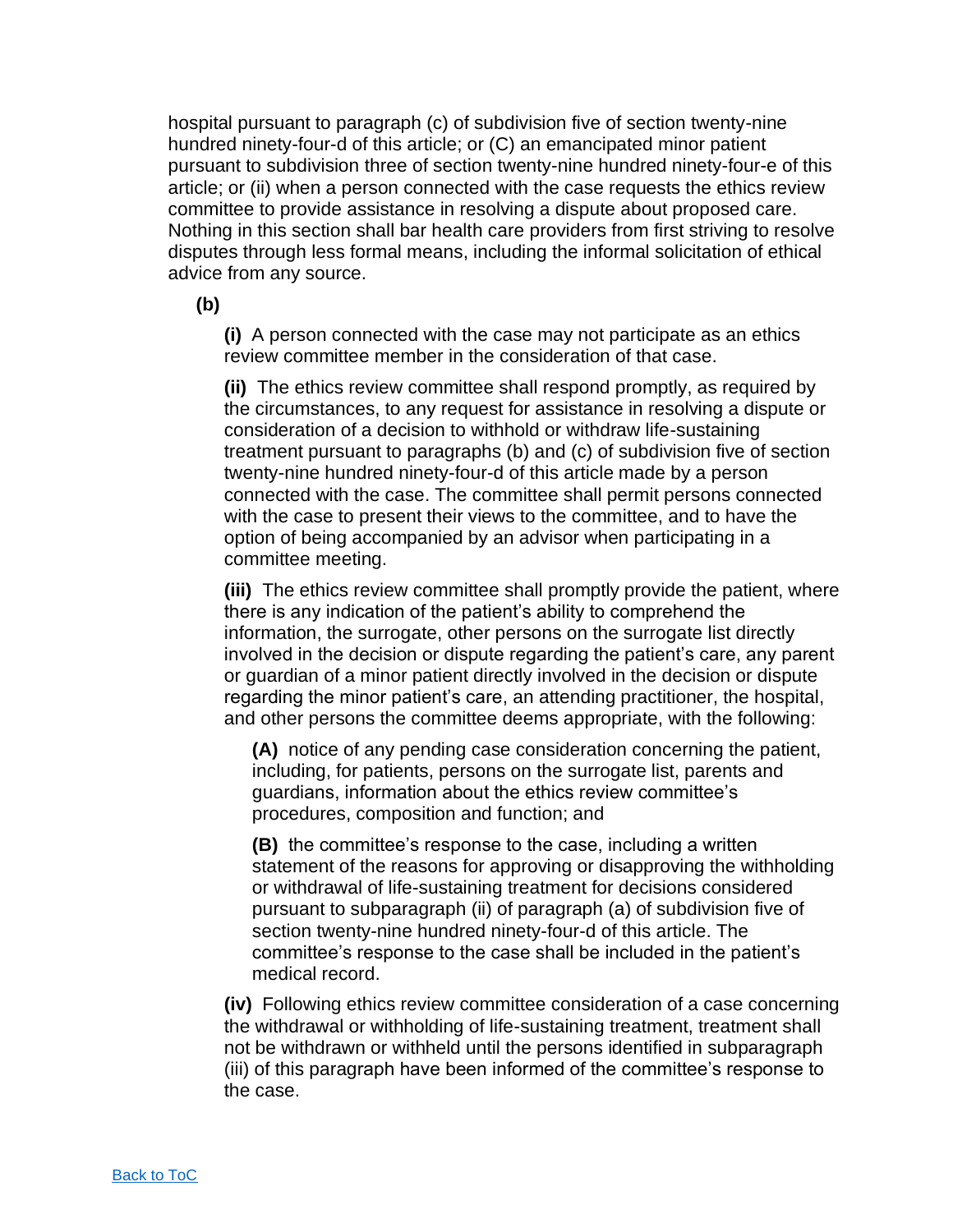**(c)** When an ethics review committee is convened to review decisions regarding hospice care for a patient in a general hospital or residential health care facility, the responsibilities of this section shall be carried out by the ethics review committee of the general hospital or residential health care facility, provided that such committee shall invite a representative from hospice to participate.

**5.** Access to medical records and information; patient confidentiality. Ethics review committee members and consultants shall have access to medical information and medical records necessary to perform their function under this article. Any such information or records disclosed to committee members, consultants, or others shall be kept confidential except to the extent necessary to accomplish the purposes of this article or as otherwise provided by law.

**6.** Ethics review committee confidentiality. Notwithstanding any other provisions of law, the proceedings and records of an ethics review committee shall be kept confidential and shall not be released by committee members, committee consultants, or other persons privy to such proceedings and records; the proceedings and records of an ethics review committee shall not be subject to disclosure or inspection in any manner, including under article six of the public officers law or article thirty-one of the civil practice law and rules; and, no person shall testify as to the proceedings or records of an ethics review committee, nor shall such proceedings and records otherwise be admissible as evidence in any action or proceeding of any kind in any court or before any other tribunal, board, agency or person, except that:

**(a)** Ethics review committee proceedings and records, in cases where a committee approves or disapproves of the withholding or withdrawal of lifesustaining treatment pursuant to subdivision five of section twenty-nine hundred ninety-four-d of this article, or subdivision three of section twentynine hundred ninety-four-e of this article, may be obtained by or released to the department;

**(b)** Nothing in this subdivision shall prohibit the patient, the surrogate, other persons on the surrogate list, or a parent or guardian of a minor patient from voluntarily disclosing, releasing or testifying about committee proceedings or records; and

**(c)** Nothing in this subdivision shall prohibit the justice center for the protection of people with special needs or any agency or person within or under contract with the justice center which provides protection and advocacy services from requiring any information, report or record from a hospital in accordance with the provisions of section five hundred fifty-eight of the executive law.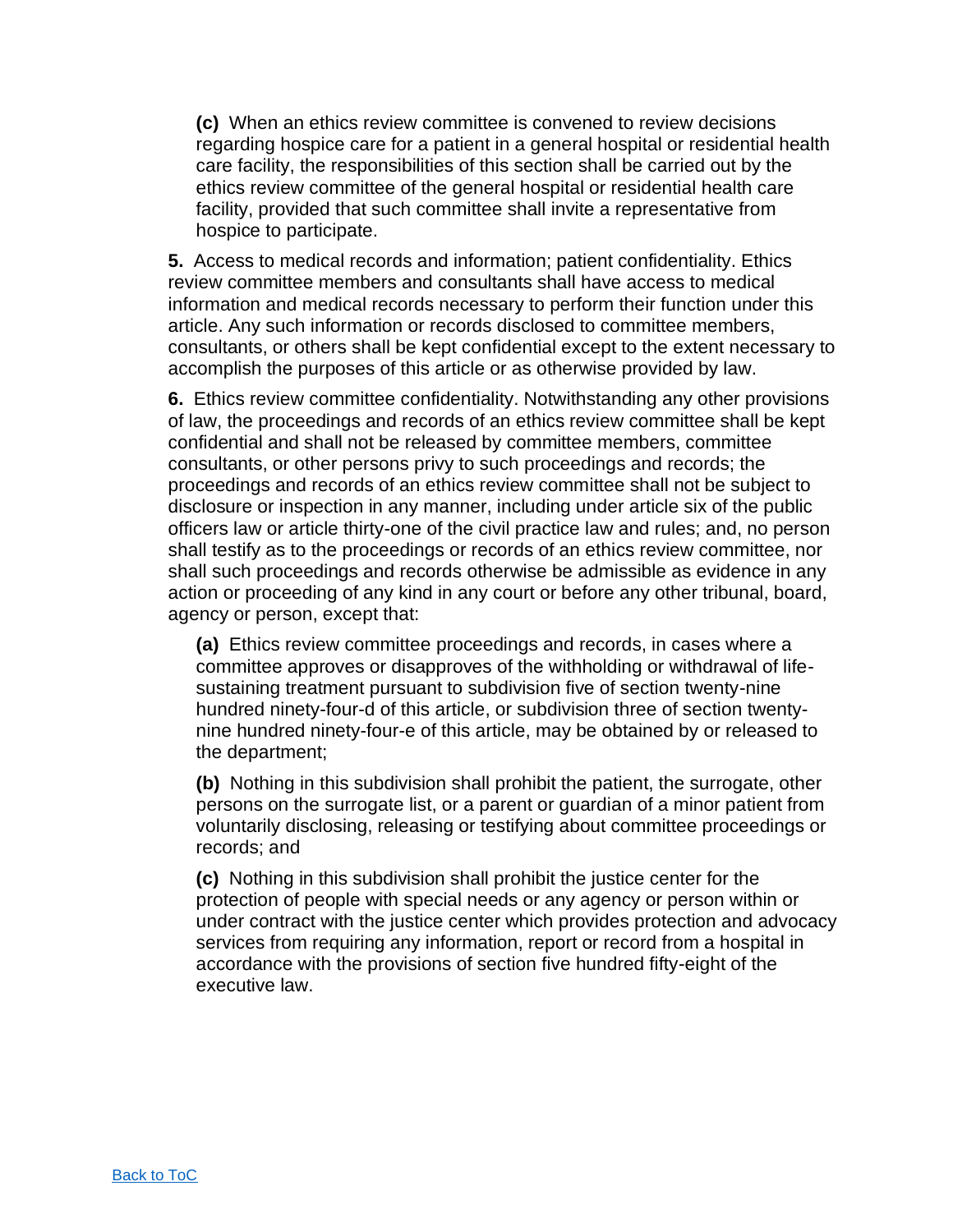# <span id="page-25-0"></span>**§ 2994-n. Conscience objections**

**1.** Private hospitals. Nothing in this article shall be construed to require a private hospital to honor a health care decision made pursuant to this article if:

**(a)** The decision is contrary to a formally adopted policy of the hospital that is expressly based on sincerely held religious beliefs or sincerely held moral convictions central to the facility's operating principles;

**(b)** The hospital has informed the patient, family, or surrogate of such policy prior to or upon admission, if reasonably possible; and

**(c)** The patient is transferred promptly to another hospital that is reasonably accessible under the circumstances and willing to honor the decision and pending transfer the hospital complies with subdivision three of section twenty-nine hundred ninety-four-f of this article. If the patient's family or surrogate is unable or unwilling to arrange such a transfer, the hospital may intervene to facilitate such a transfer. If such a transfer is not effected, the hospital shall seek judicial relief in accordance with section twenty-nine hundred ninety-four-r of this article or honor the decision.

**2.** Individual health care providers. Nothing in this article shall be construed to require an individual as a health care provider to honor a health care decision made pursuant to this article if:

**(a)** the decision is contrary to the individual's sincerely held religious beliefs or sincerely held moral conviction; and

**(b)** the individual health care provider promptly informs the person who made the decision and the hospital of his or her refusal to honor the decision. In such event, the hospital shall promptly transfer responsibility for the patient to another individual health care provider willing to honor the decision. The individual health care provider shall cooperate in facilitating such transfer and comply with subdivision three of section twenty-nine hundred ninety-four-f of this article.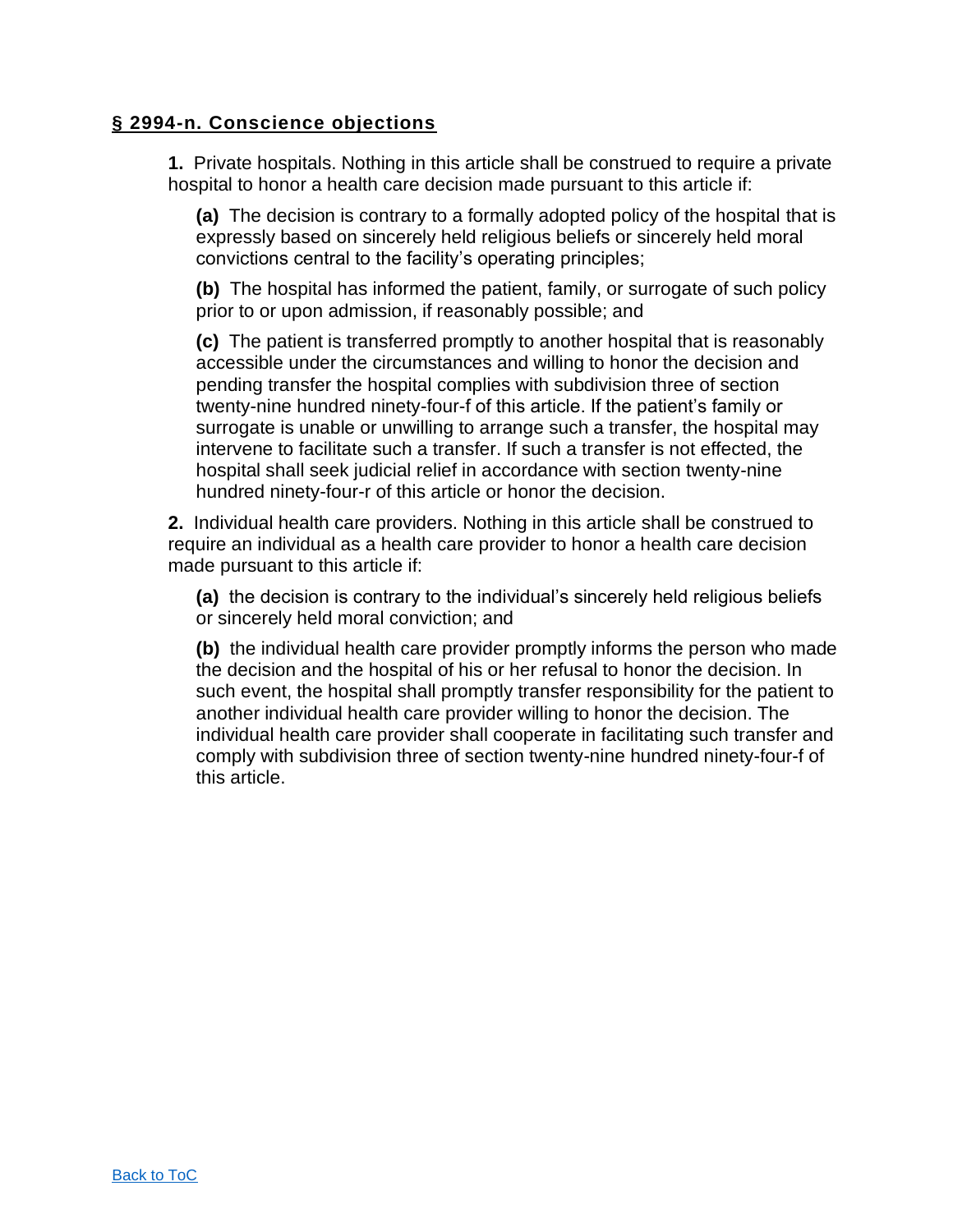#### <span id="page-26-0"></span>**§ 2994-o. Immunity**

**1.** Ethics review committee. No person shall be subject to criminal or civil liability, or be deemed to have engaged in unprofessional conduct, for acts performed reasonably and in good faith pursuant to this article as a member of or as a consultant to an ethics review committee or as a participant in an ethics review committee meeting.

**2.** Providers. No health care provider or employee thereof shall be subjected to criminal or civil liability, or be deemed to have engaged in unprofessional conduct, for honoring reasonably and in good faith a health care decision made pursuant to this article or for other actions taken reasonably and in good faith pursuant to this article.

**3.** Surrogates and guardians. No person shall be subjected to criminal or civil liability for making a health care decision reasonably and in good faith pursuant to this article or for other actions taken reasonably and in good faith pursuant to this article.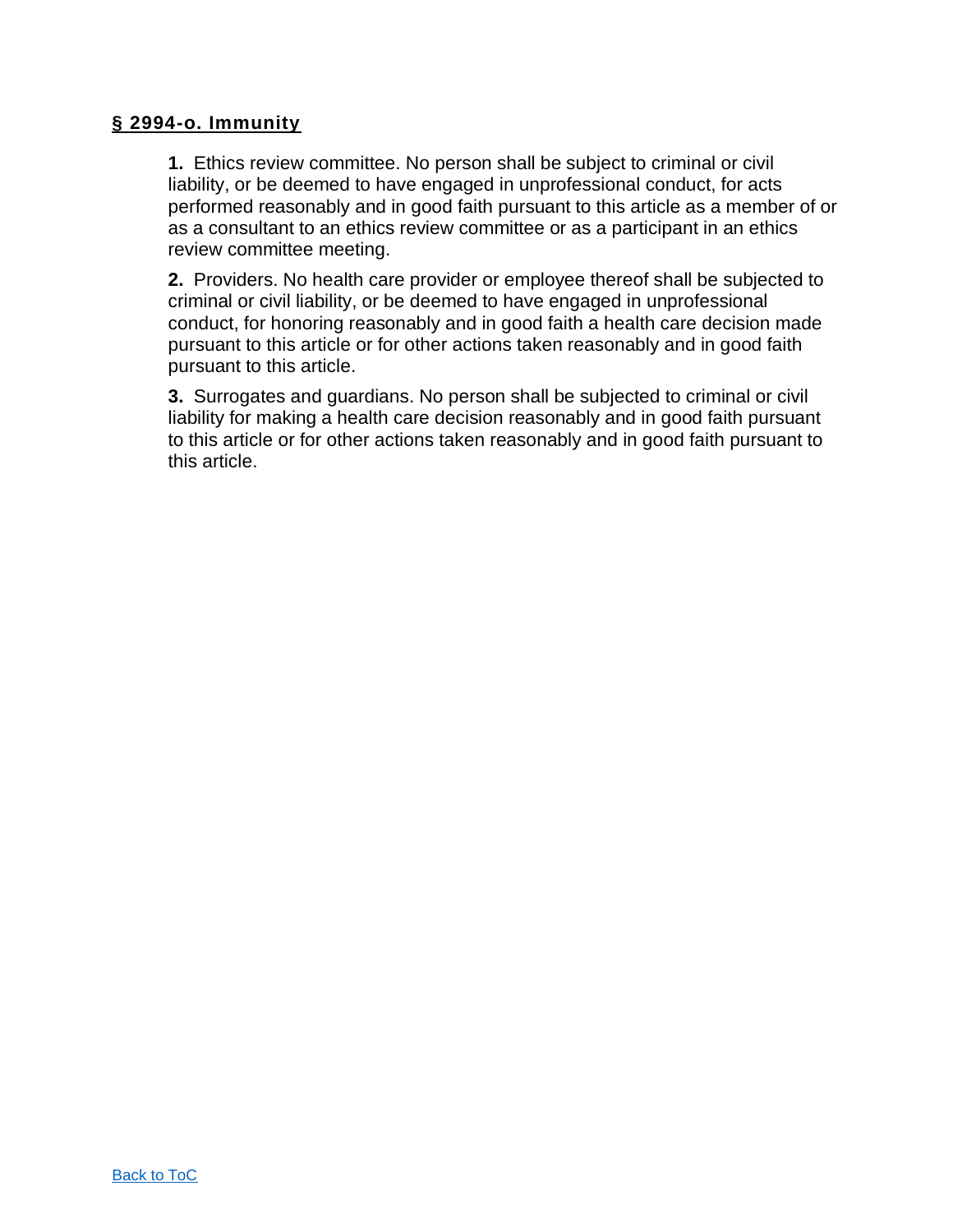# <span id="page-27-0"></span>**§ 2994-p. Liability for health care costs**

Liability for the cost of health care provided to an adult patient pursuant to this article shall be the same as if the health care were provided pursuant to the patient's decision. No person shall become liable for the cost of health care for a minor solely by virtue of making a decision as a guardian of a minor pursuant to this article.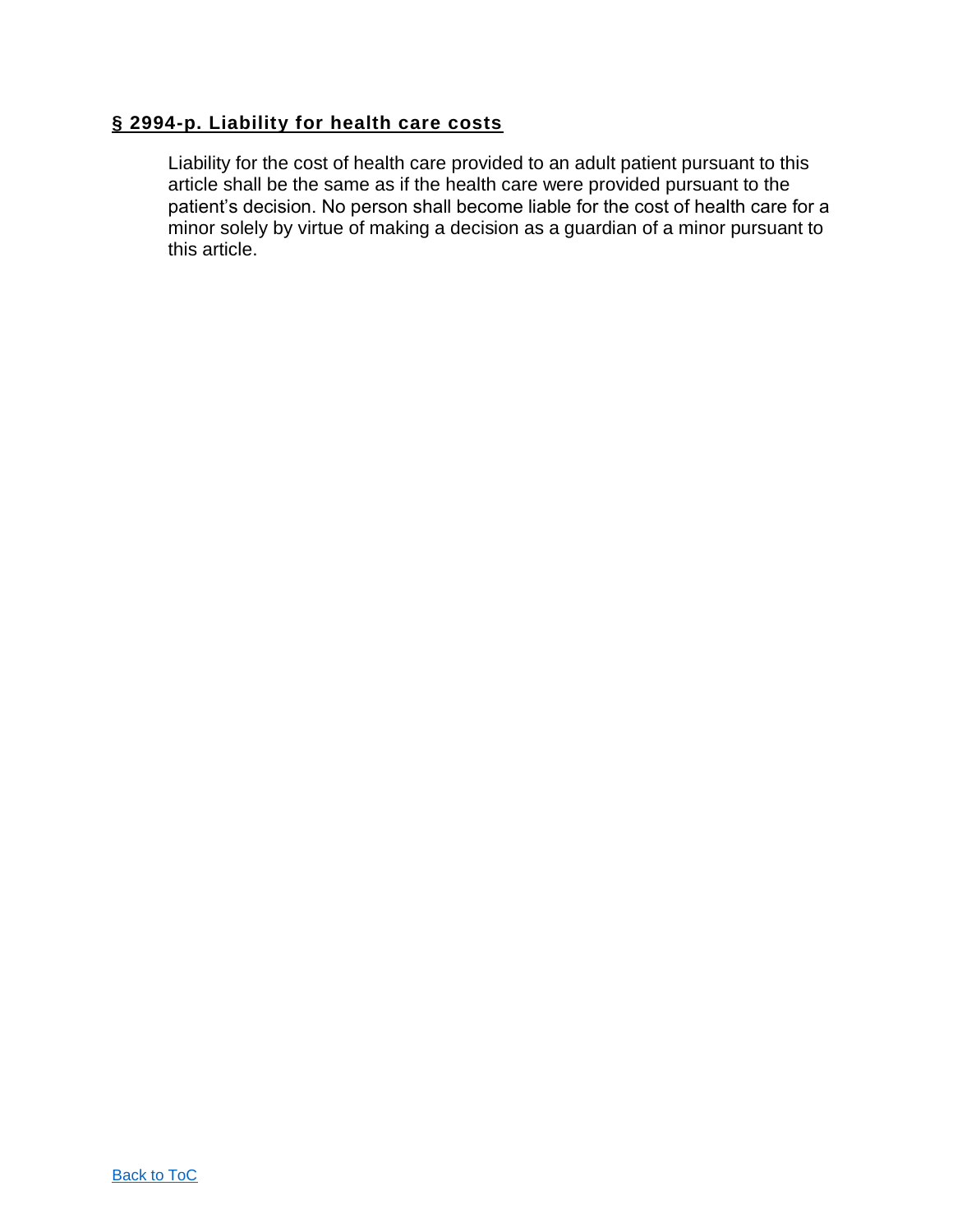# <span id="page-28-0"></span>**§ 2994-q. Effect on other rights**

**1.** Nothing in this article creates, expands, diminishes, impairs, or supersedes any authority that an individual may have under law to make or express decisions, wishes, or instructions regarding health care on his or her own behalf, including decisions about life-sustaining treatment.

**2.** Nothing in this article shall affect existing law concerning implied consent to health care in an emergency.

**3.** Nothing in this article is intended to permit or promote suicide, assisted suicide, or euthanasia.

**4.** This article shall not affect existing law with respect to sterilization.

**5.** Nothing in this article diminishes the duty of parents and legal guardians under existing law to consent to treatment for minors.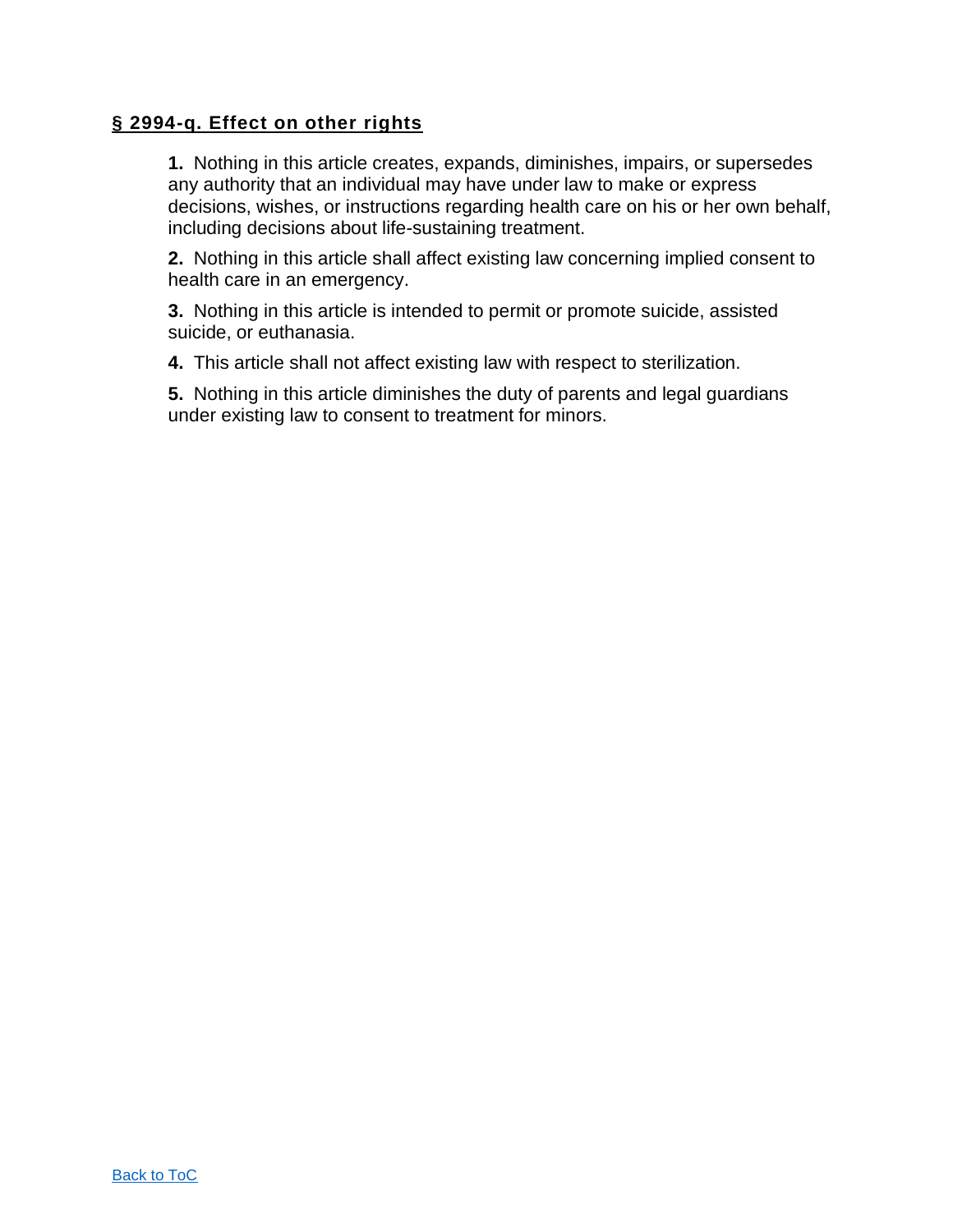## <span id="page-29-0"></span>**§ 2994-r. Special proceeding authorized; court orders; health care guardian for minor patient**

**1.** Special proceeding. Any person connected with the case and any member of the hospital ethics review committee may commence a special proceeding pursuant to article four of the civil practice law and rules in a court of competent jurisdiction with respect to any matter arising under this article.

**2.** Court orders designating surrogate. A court of competent jurisdiction may designate any individual from the surrogate list to act as surrogate, regardless of that individual's priority on the list, if the court determines that such appointment would best accord with the patient's wishes or, if the patient's wishes are not reasonably known, with the patient's best interests. The court may remove a surrogate on the ground that the surrogate: (a) is not reasonably available, willing and competent to fulfill his or her obligations under this article; (b) is acting in bad faith; or (c) is the subject of an order of protection protecting the patient or has been arrested or charged for a criminal act that allegedly caused the patient's lack of capacity or substantially injured or impaired the health status of the patient, provided that the application of this provision in a particular case may be waived or modified in the interest of justice. Unless otherwise determined by a court, no surrogate decision made prior to an order designating a surrogate shall be deemed to have been invalid because of the issuance of a designating order.

**3.** Court orders to withhold or withdraw life-sustaining treatment. A court of competent jurisdiction may authorize the withholding or withdrawal of lifesustaining treatment from a person if the court determines that the person lacks decision-making capacity, and withdrawing or withholding the treatment would accord with the standards set forth in subdivision five of section twenty-nine hundred ninety-four-d of this article.

**4.** Health care guardian for a minor patient.

**(a)** No appointment shall be made pursuant to this subdivision if a parent or legal guardian of the person is available, willing, and competent to decide about treatment for the minor.

**(b)** The following persons may commence a special proceeding in a court of competent jurisdiction to seek appointment as the health care guardian of a minor patient solely for the purpose of deciding about life-sustaining treatment pursuant to this article:

- **(i)** the hospital administrator;
- **(ii)** an attending practitioner;

**(iii)** the local commissioner of social services or the local commissioner of health, authorized to make medical treatment decisions for the minor pursuant to section three hundred eighty-three-b of the social services law; or

**(iv)** an individual, eighteen years of age or older, who has assumed care of the minor for a substantial and continuous period of time.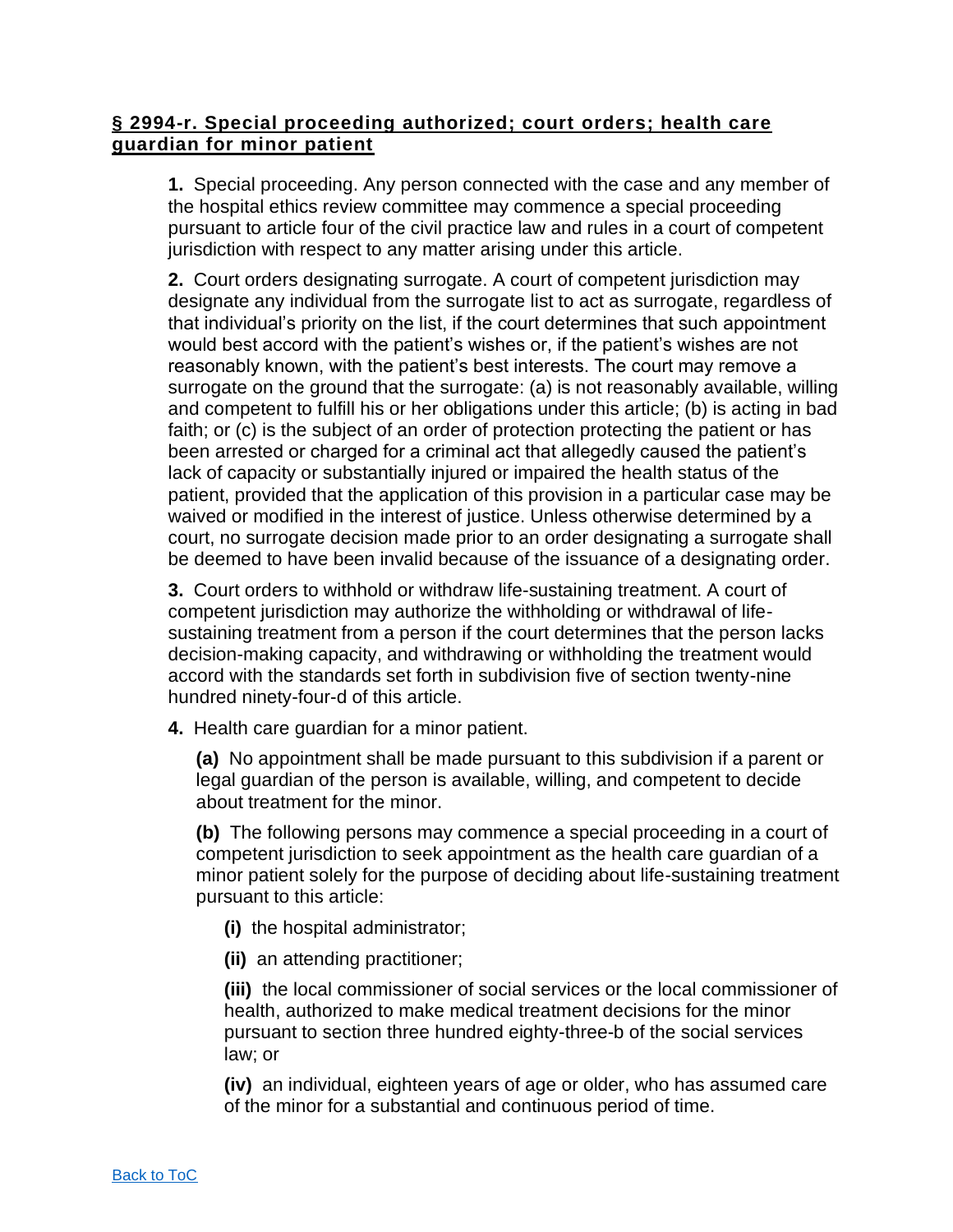**(c)** Notice of the proceeding shall be given to the persons identified in section seventeen hundred five of the surrogate's court procedure act.

**(d)** Notwithstanding any other provision of law, seeking appointment or being appointed as a health care guardian shall not otherwise affect the legal status or rights of the individual seeking or obtaining such appointment.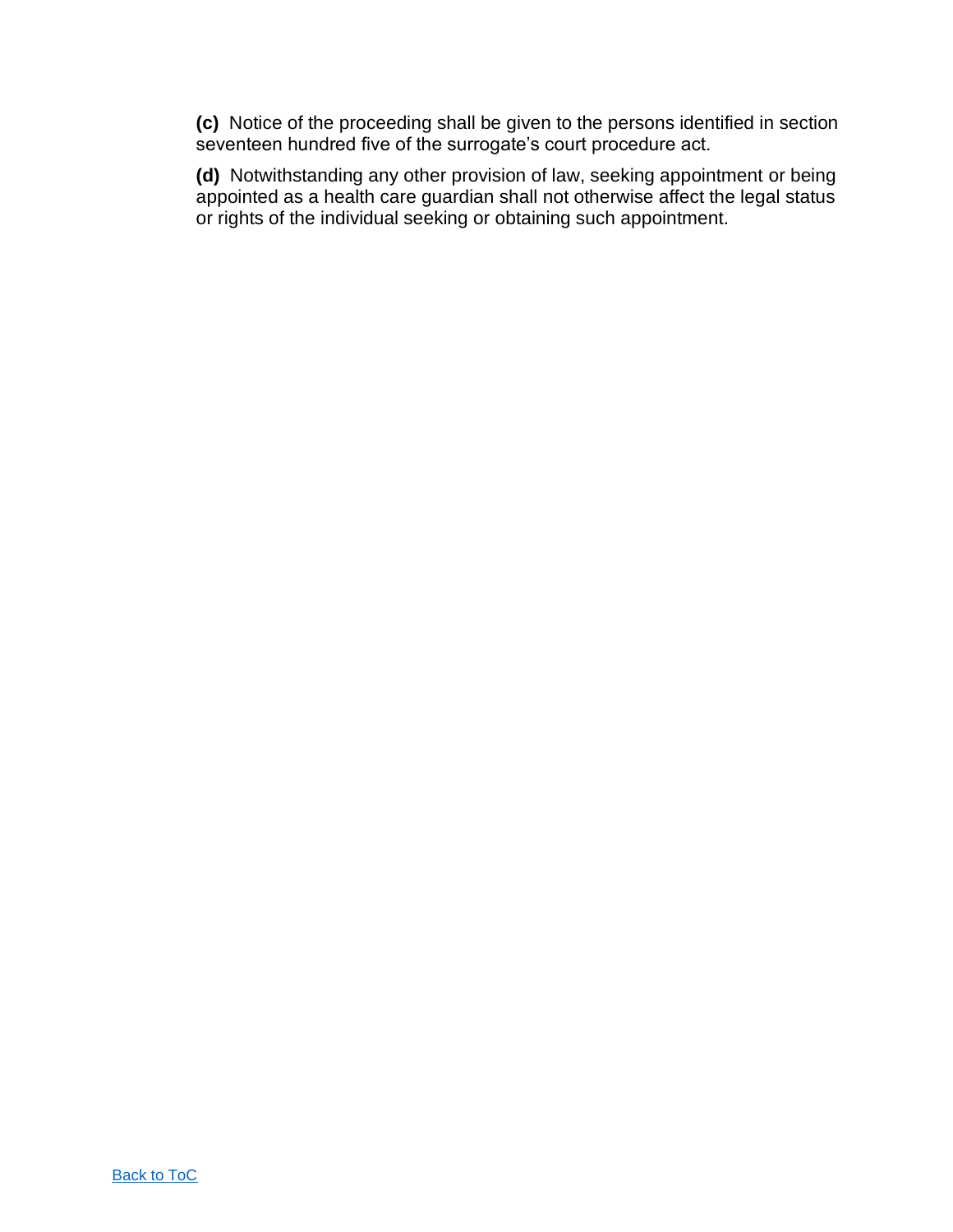#### <span id="page-31-0"></span>**§ 2994-s. Remedy**

**1.** Any hospital, attending practitioner that refuses to honor a health care decision by a surrogate made pursuant to this article and in accord with the standards set forth in this article shall not be entitled to compensation for treatment, services, or procedures refused by the surrogate, except that this subdivision shall not apply:

**(a)** when a hospital, physician, nurse practitioner or physician assistant exercises the rights granted by section twenty-nine hundred ninety-four-n of this article, provided that the physician, nurse practitioner, physician assistant or hospital promptly fulfills the obligations set forth in section twenty-nine hundred ninety-four-n of this article;

**(b)** while a matter is under consideration by the ethics review committee, provided that the matter is promptly referred to and considered by the committee;

**(c)** in the event of a dispute between individuals on the surrogate list; or

**(d)** if the physician, nurse practitioner, physician assistant or hospital prevails in any litigation concerning the surrogate's decision to refuse the treatment, services or procedure. Nothing in this section shall determine or affect how disputes among individuals on the surrogate list are resolved.

**2.** The remedy provided in this section is in addition to and cumulative with any other remedies available at law or in equity or by administrative proceedings to a patient, a health care agent appointed pursuant to article twenty-nine-C of this chapter, or a person authorized to make health care decisions pursuant to this article, including injunctive and declaratory relief, and any other provisions of this chapter governing fines, penalties, or forfeitures.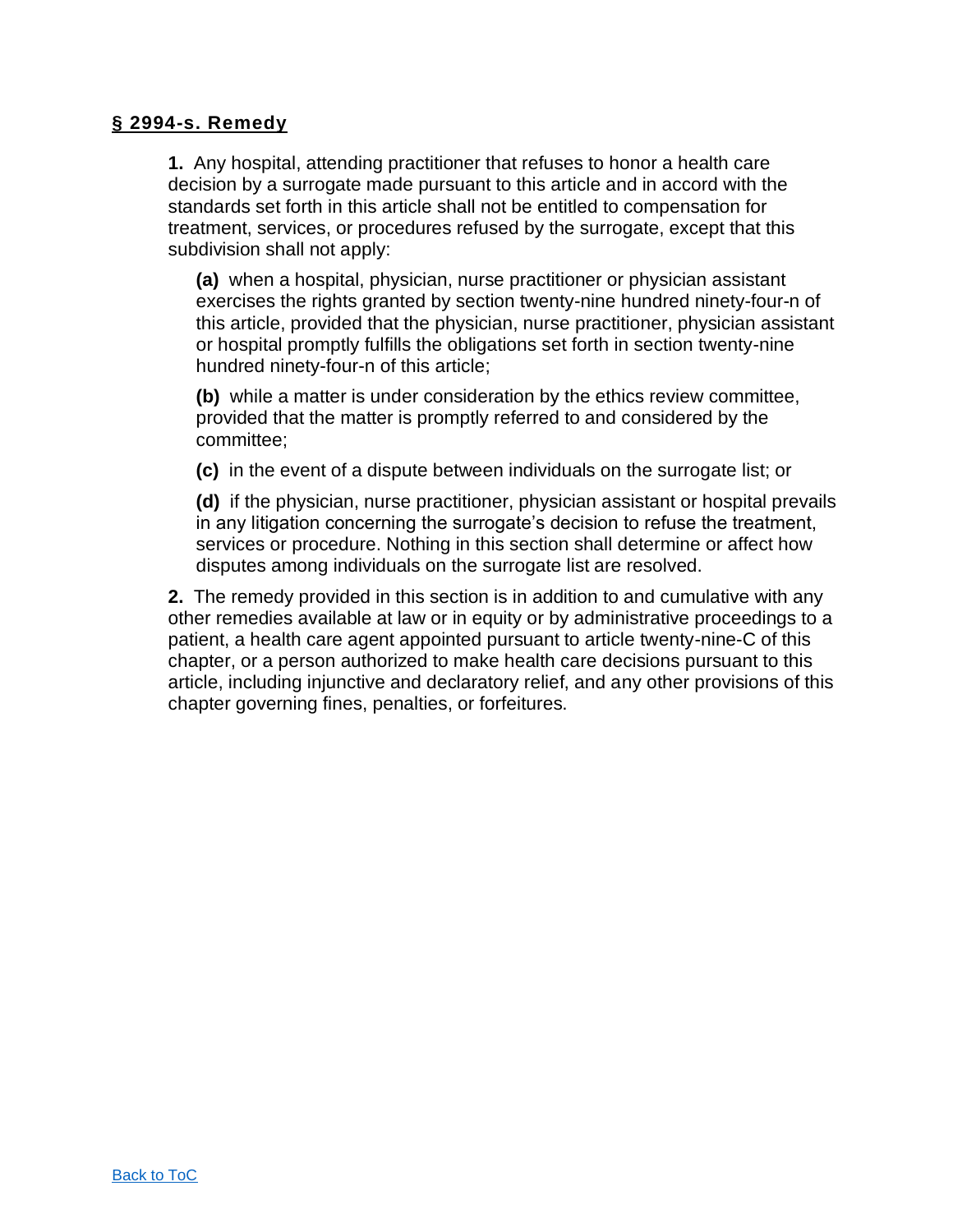# <span id="page-32-0"></span>**§ 2994-t. Regulations**

**1.** The commissioner shall establish such regulations as may be necessary to implement this article.

**2.** The commissioner, in consultation with the commissioners of the office of mental health and the office for people with developmental disabilities, shall promulgate regulations identifying the credentials of health care professionals qualified to provide an independent determination, pursuant to subdivision three of section twenty-nine hundred ninety-four-c of this article, that a patient lacks decision-making capacity because of mental illness or developmental disability.